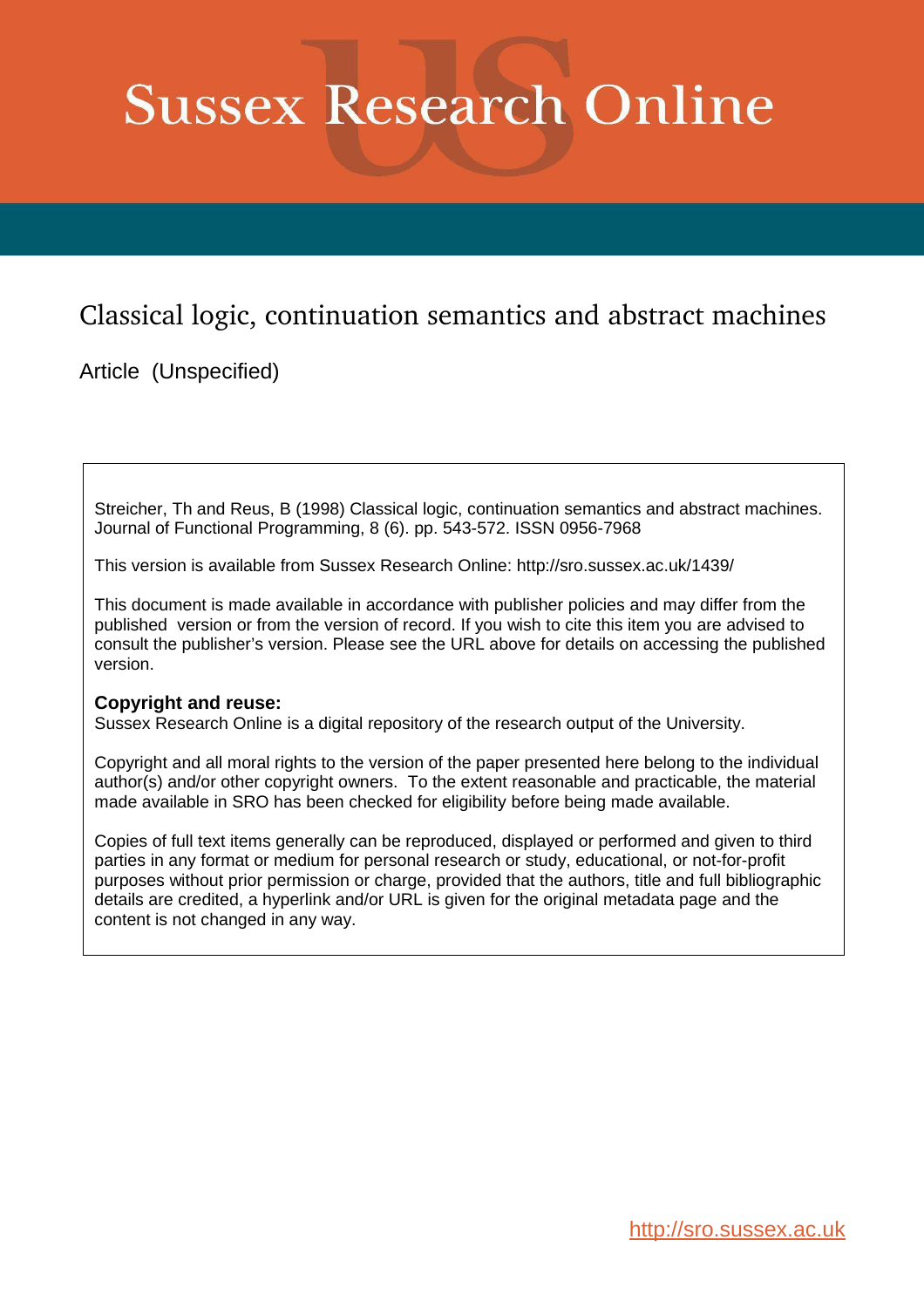*J. Functional Programming* 8 (6): 543–572, November 1998. Printed in the United Kingdom c 1998 Cambridge University Press 543

# *Classical logic, continuation semantics and abstract machines*

#### Th. STREICHER

*Fachbereich 4 Mathematik, TU Darmstadt, Schlossgartenstr. 7, 64289 Darmstadt, Germany* (*e-mail:* streicher@mathematik.tu-darmstadt.de)

#### B. REUS

*Institut fur Informatik, Ludwig-Maximilians-Universit ¨ at, ˝ Oettingenstr. 67, D-80538 Munchen, Germany ¨* (*e-mail:* reus@informatik.uni-muenchen.de)

#### Abstract

One of the goals of this paper is to demonstrate that denotational semantics is useful for operational issues like implementation of functional languages by abstract machines. This is exemplified in a tutorial way by studying the case of extensional untyped call-byname  $\lambda$ -calculus with Felleisen's control operator  $\mathscr C$ . We derive the transition rules for an abstract machine from a continuation semantics which appears as a generalization of the ¬¬-translation known from logic. The resulting abstract machine appears as an extension of Krivine's machine implementing head reduction. Though the result, namely Krivine's machine, is well known our method of deriving it from continuation semantics is new and applicable to other languages (as e.g. call-by-value variants). Further new results are that Scott's  $D_{\infty}$ -models are all instances of continuation models. Moreover, we extend our continuation semantics to Parigot's  $\lambda \mu$ -calculus from which we derive an extension of Krivine's machine for  $\lambda \mu$ -calculus. The relation between continuation semantics and the abstract machines is made precise by proving computational adequacy results employing an elegant method introduced by Pitts.

#### Capsule Review

In this paper the authors employ a "proof-relevant" version of a double negation translation (due to Krivine and Girard) giving rise to a so-called "category of negative domains"  $\mathcal{N}_R$ which is the full subcategory of the category of predomains on objects of the form  $R<sup>X</sup>$  for some predomain X where R is a domain (i.e. a predomain with  $\perp$ ) chosen in advance. The idea behind this is that a "classical proposition" is simply an intuitionistic negation of an intuitionistic proposition.

The category  $\mathcal{N}_R$  is a well-pointed cartesian closed category with least fixpoints. Moreover, it allows to interpret "control features" as Felleisen's control operator  $\mathscr C$  and Parigot's  $\lambda \mu$ calculus (which can be seen as calculi whose terms represent proofs of classical (propositional) logic). Moreover, in  $\mathcal{N}_R$  one may find models of the untyped  $\lambda$ -calculus with control, namely the negative domain  $R^C$  where C is the solution of the domain equation  $C \cong R^C \times C$ . It is observed in the paper that D. Scott's  $D_{\infty}$ -models of untyped  $\lambda$ -calculus are subsumed amongst these by putting  $D = R$ .

The main point made in this paper is that, when unfolding the interpretation of untyped  $\lambda$ calculus in  $R^C$ , the ensuing semantic equations correspond to the transition rules of Krivine's machine for computing weak head normal forms of  $\lambda$ -terms. This extends to  $\lambda$ -calculi with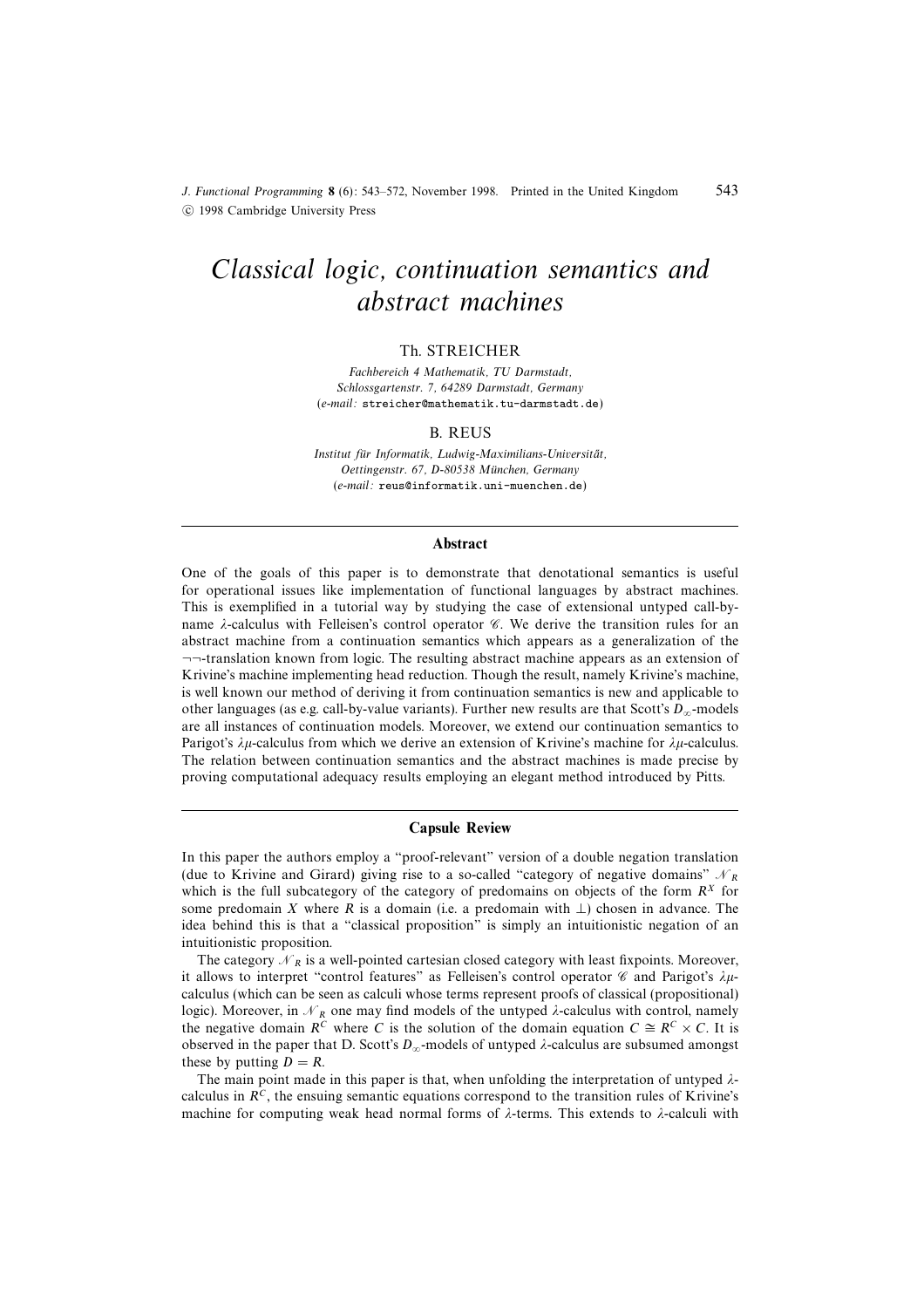control. This observation is made precise by extending denotational semantics to the abstract machines and proving correctness and computational adequacy (for the case where  $R$  is the two element lattice).

The paper gives a *reconstruction* of well-known operational results (Krivine's machine) based on *continuation semantics* where continuations constitute the denotational analogue of evaluation contexts. But, moreover, these results are extended to Parigot's  $\lambda \mu$ -calculus providing a machine for it that appears to be new in the literature (but has been found independently by Ph. deGroote by purely proof-theoretic methods).

#### 1 Introduction and motivation

*Continuation-passing-style* (*cps*) translations of call-by-value λ-calculus were introduced originally by Fischer (1972) and Reynolds (1972) in the early 1970s. From its very beginning *continuations* were thought of as analogues of the operational notion of *evaluation context*. An early study of the cps-translation for λ-calculi can be found in Plotkin (1975). In *loc.cit.* Plotkin had already introduced a call-by-name variant of the cps-translation which was later taken up again by, for example, Okasaki *et al*. (1994), where this call-by-name cps-translation has been reformulated on a semantical level as an appropriate continuation semantics. A semantic version of the call-by-value cps-translation has been studied as a special instance of Moggi's computational monads, the so-called continuation monad (Moggi, 1991).

The relation between cps-translation and abstract machines for call-by-value  $\lambda$ calculus with control was studied by Felleisen and his colleagues starting from the mid-1980s (Felleisen, 1986; Felleisen and Friedman, 1986). Over the years, this method has been developed to an engineering tool for compiler construction (Appel, 1992). Besides this, in a sequence of papers, Felleisen and his collaborators have studied equational axiomatizations of the cps-translation of call-by-value λ-calculus with control (Sabry and Felleisen, 1992).

All the above-mentioned cps-translations and continuation semantics comprise a notion of *value* even for the call-by-name variants. Consequently, these cpstranslations and continuation semantics do not validate the  $\eta$ -rule. In any case, Lafont (1991) introduced an elegant  $\neg$ -translation of classical propositional logic to the ¬,∧-fragment of intuitionistic propositional logic based on previous work by Girard and Krivine. It is different from Gödel's and Kolmogoroff's  $\neg\neg$ -translations which correspond to a call-by-name cps-translation with values and a call-byvalue one, respectively. As constructive logic has a *proof semantics* corresponding to a (model of a) simple functional language, such a translation of classical to constructive logic gives rise to a *proof semantics for classical logic*. It was made clear by Lafont in *loc.cit.* that also his  $\neg$ -translation can be understood as a cps-translation of call-by-name λ-calculus with control to a particular fragment of λ-calculus corresponding to the ¬,∧-fragment of intuitionistic logic. A semantic analogue of Lafont's new cps-translation was studied and extended to *PCF* with control (and input/output) by Lafont *et al*. (1993). The distinguishing feature of this cps-translation and the corresponding continuation semantics is that it does not admit a basic notion of value but, instead, a basic notion of continuation.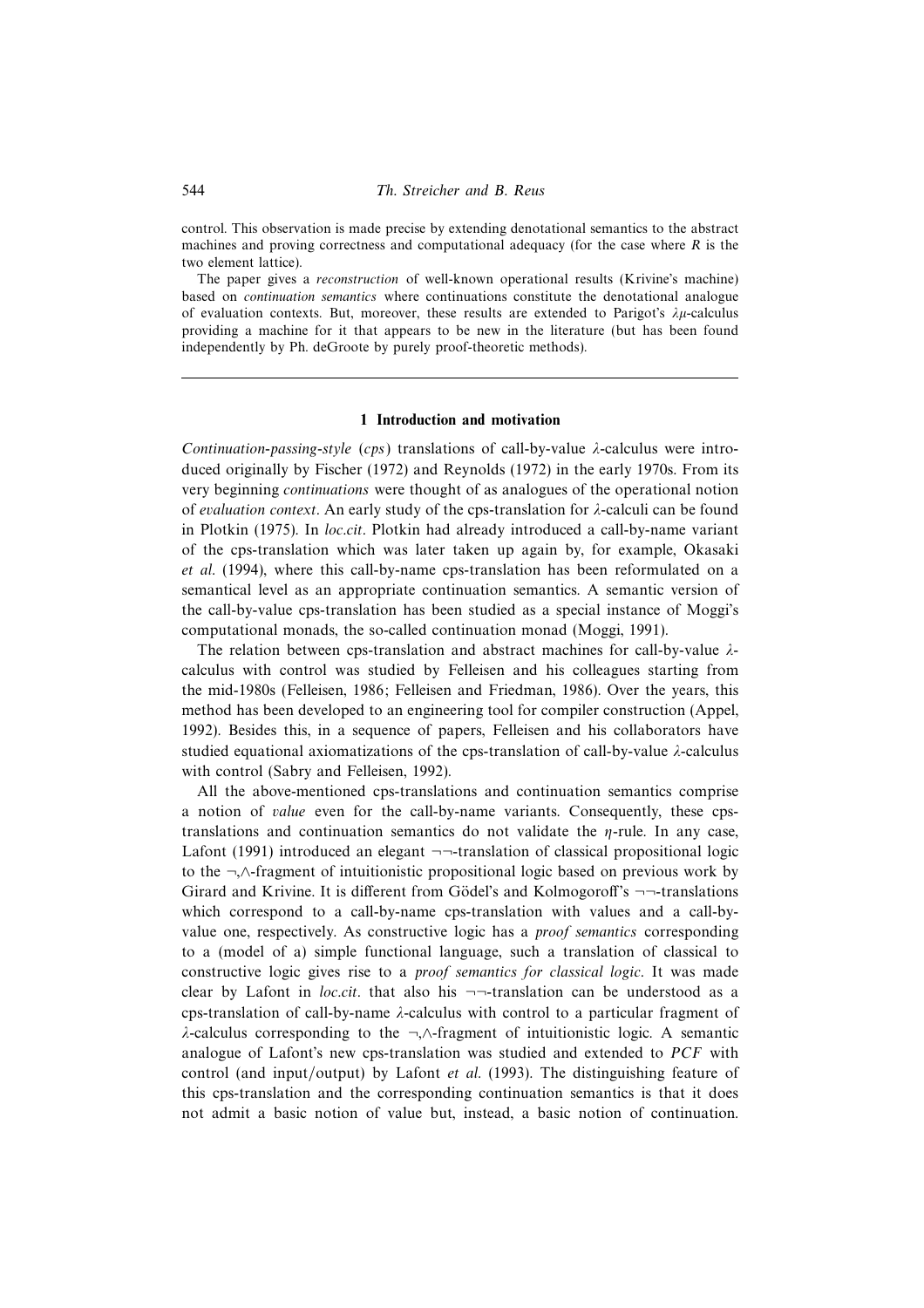Continuation semantics à la Lafont gives rise to a cartesian closed category, the category of 'negated domains'.

This category  $\mathcal{N}_R$  appears as the full subcategory of the category of domains and continuous functions on objects of the form  $R<sup>A</sup>$  where A is a predomain and R is some fixed domain of 'responses'. This domain  $R \cong R<sup>1</sup>$  is the meaning of the proposition  $\perp$ . Interpreting  $\lambda$ -calculus in  $\mathcal{N}_R$  the denotation of a  $\lambda$ -term is an object of  $R^C$  mapping elements of  $C$  – so-called 'continuations' – to 'responses' or 'answers', i.e. elements of R. Accordingly, elements of  $R^C$  are called 'denotations'.

Due to the isomorphism  $(R^B)^{(R^A)} \cong R^{R^A \times B}$  we get that the predomain of continuations for the exponential  $(R^B)^{(R^A)}$  is  $R^A \times B$ . This means that a continuation for a function f from  $R^A$  to  $R^B$  is a pair  $\langle d, k \rangle$  where  $d \in R^A$  is an argument for f and  $k \in B$  is a continuation for  $f(d)$ .

Due to this simple construction of function spaces in  $\mathcal{N}_R$  we get that  $\neg R^A \cong R^{R^A}$ as  $\neg R^A$  is defined as  $R^A \Rightarrow R^1$  which is  $R^{R^A \times 1} \cong R^{R^A}$ . Moreover, the canonical map from  $R^{R^{n^4}}$  to  $R^A$  sending  $\Phi$  to  $\lambda a:A.\Phi(\lambda f:R^A,f(a))\in R^A$  provides an interpretation of the classical proof principle  $\neg \neg P \Rightarrow P$  (*reductio ad absurdum*). It is (a variant of) this interpretation of *reductio ad absurdum* which will be assigned as meaning to the control operator  $\mathscr C$  originally introduced by Felleisen (1986). The idea to understand the control operator C as a proof of *reductio ad absurdum* via the principle of propositions-as-types was first introduced by Griffin (1990).

To interpret untyped  $\lambda$ -calculus in  $\mathcal{N}_R$  one has to exhibit a so-called *reflexive object* in  $\mathcal{N}_R$  i.e. a C with  $R^C \cong R^{R^C \times C}$ . For this purpose, it suffices to provide a domain C with  $C = R^C \times C$ . Reflexive objects in  $\mathcal{N}_R$  of this form will be called *continuation models* of untyped λ-calculus. It turns out that these – up to isomorphism – coincide with Scott's  $D_{\infty}$ -models.

The point we try to make in this paper is that the category of negated domains arises from fairly simple 'logical' considerations without any *a priori* operational motivation. Furthermore, it turns out that the interpretation of  $\lambda$ -calculus in the category of negated domains extends easily to an interpretation of an untyped version of Parigot's  $\lambda \mu$ -calculus<sup>1</sup> (cf. Parigot (1992)), where continuations can be referred to by continuation variables that can be bound by  $\mu$ -abstraction. Accordingly, one has more freedom in expressing control structure than by Felleisen's control operator  $\mathscr C$ .

Parigot's 'labelling'  $[\alpha]M$  is interpreted as application of the meaning of  $M$  – an element of  $D = R^C$  – to the continuation bound to  $\alpha$  thus giving rise to an element of R. Parigot's  $\mu$ -abstraction  $\mu\alpha$ . t is interpreted as functional abstraction over the continuation variable  $\alpha$  on the level of continuation semantics. As objects of  $C = D \times C$  can be considered as (lazy) stacks of denotations it is natural to extend the  $\lambda \mu$ -calculus by allowing more general *continuation terms* than mere continuation variables namely stack expressions of the form  $M_1$  :: ... $M_n$  ::  $\alpha$ . Using this semantically motivated extension we obtain a simplification of Parigot's equational theory getting rid of his 'mixed substitution' and replacing it by ordinary substitution of continuation terms for continuation variables.

<sup>&</sup>lt;sup>1</sup> Parigot's  $\lambda \mu$ -calculus, however, was invented for the purpose of representing proofs in a natural deduction formulation of classical propositional logic by terms.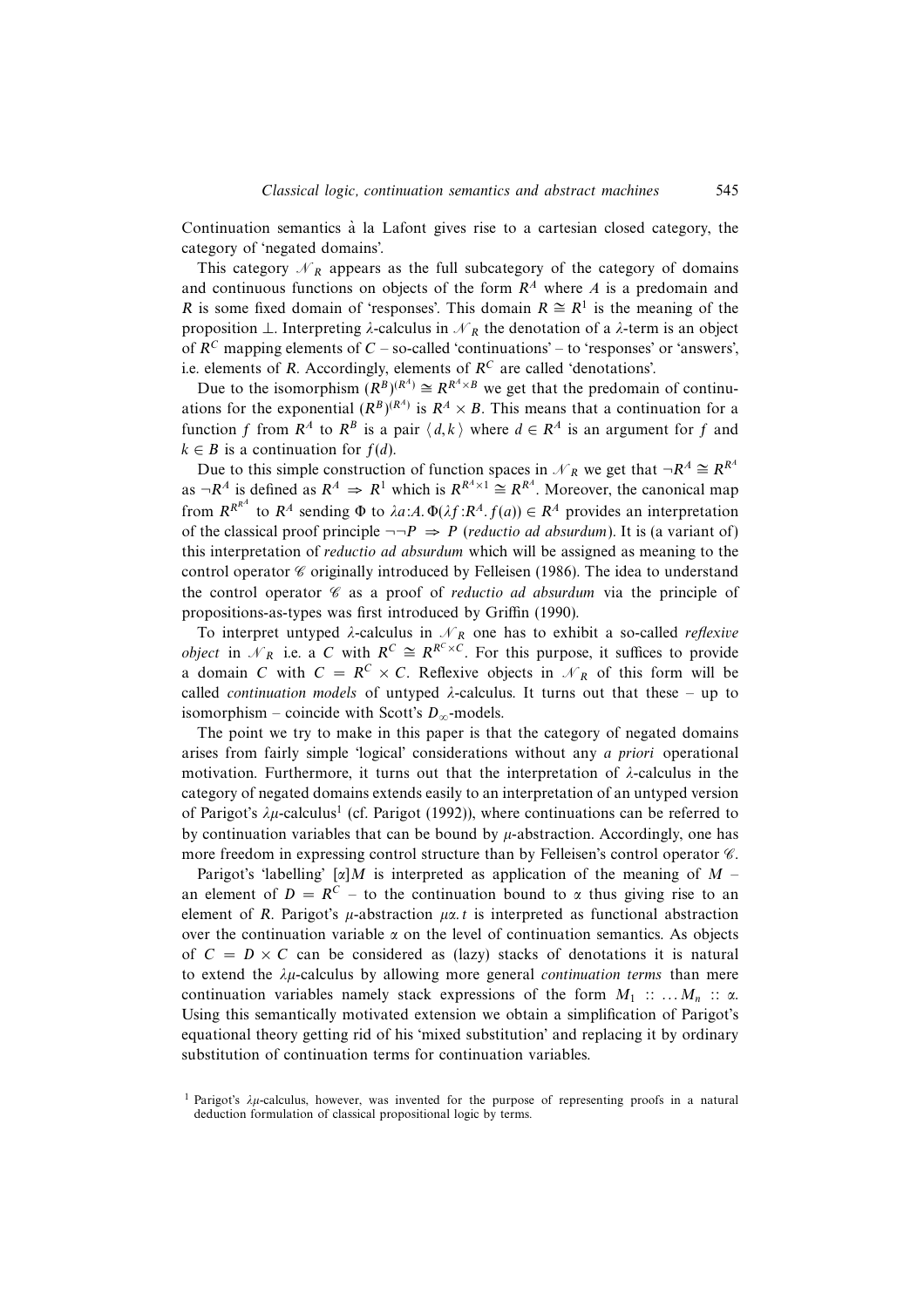As mentioned before, Felleisen and others have used cps-translation for deriving abstract machines for the call-by-value  $\lambda$ -calculus with control. In this paper, we use continuation semantics a la Lafont for deriving Krivine's machine. It turns out ` that the semantic equations of the interpretation of  $\lambda$ -calculus in the category of negated domains are in 1-1-correspondence with the transition rules of Krivine's machine, the world's simplest machine interpreting  $\lambda$ -calculus. All this extends easily to  $λ$ -calculus with control and also  $λμ$ -calculus.

This way the partial correctness of Krivine's machine follows easily from the way it is derived from continuation semantics. The correspondence is given by identifying expressions of the form  $\llbracket M \rrbracket$  e k, i.e. the meaning of term M in environment e applied to continuation k, with the states of Krivine's machine, i.e. expressions of the form  $\langle [M, env], S \rangle$  where env is an environment assigning closures to variables and S is a stack of closures.

For a moderate extension of Krivine's machine (computing head normal forms and not only weak head normal forms) we can prove computational adequacy in a very semantic way employing the technique of 'inclusive predicates'. This goes back to Reynolds and was simplified and extended to untyped languages by Pitts (1994) using recent methods arising from Freyd's category-theoretic analysis of recursive domain equations (Freyd, 1992).

For the case of  $\lambda \mu$ -calculus a similar machine has been obtained by P. de Groote via purely syntactic methods in de Groote (1996) which, however, seems to be more complicated.

A different relation between denotational semantics and implementations of functional languages has been investigated by Jeffrey (1994). There, it has been shown that the initial/terminal solution of  $D = [D \rightarrow D]$  provides a fully abstract model for concurrent graph reduction for an untyped lazy  $\lambda$ -calculus with recursive declarations and a parallel convergence tester. The models, presented in this paper, are not fully abstract for operational semantics as given by our abstract machines. This could be achieved, however, by extending them in such a way that they implement a parallel convergence tester as well. In contrast to our work, Jeffrey starts with a given operational semantics and proves that the (obvious) Scott model for it is actually fully abstract, whereas we derive operational semantics from a denotational semantics, namely a continuation semantics arising from a generalization of the ¬¬–translation of classical to intuitionistic logic.

#### 2 The category  $\mathcal{N}_R$  of negated domains

In this section we describe a category of 'negated domains' originally introduced by Lafont *et al*. (1993), where terms of λ-calculi with control will be assigned their meaning.

Ordinary 'direct' semantics lives in the category  $\mathscr P$  of (pre)domains and Scott continuous functions. In our context, a *predomain* is simply a partial order having suprema of all directed subsets but not necessarily a least element. A function between predomains is *Scott continuous* iff it preserves suprema of directed sets. A *domain* is a predomain that has also a least element, called *bottom element*. The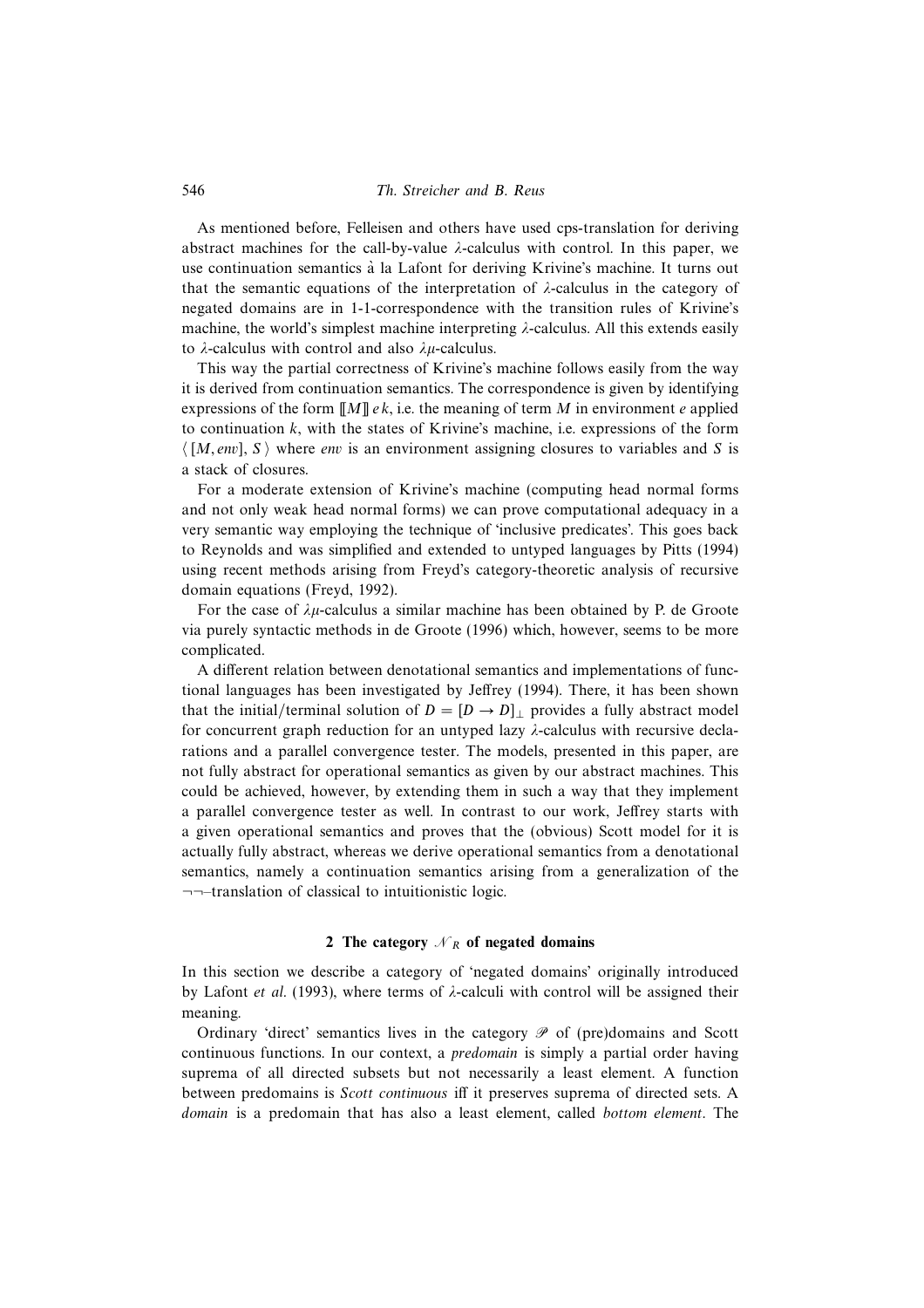corresponding full subcategory of domains will be referred to as  $\mathscr{D}$ . Notice that a continuous function between domains need not preserve bottom elements. If it does it is called *strict*. We write  $\mathscr{D}_\perp$  for the category of domains with strict maps as morphisms.

We present a similarly general framework for continuation semantics: the *category of negated domains*  $\mathcal{N}_R$  which is parameterized by an arbitrary *domain* R of *responses*. We assume R to have a least element in order to guarantee that  $\mathcal{N}_R$  has a (least) fixpoint operator.

Before giving the precise definition of  $\mathcal{N}_R$  we provide some motivation considering the semantics of classical proofs.

In the 1930s, Kurt Gödel showed how classical logic can be translated into intuitionistic logic by his famous 'double negation translation' explained, for example, in Troelstra and van Dalen (1988). Though this can be done syntactically, we prefer to explain Gödel's double negation translation in terms of *truth value semantics*.

Let A be a *Heyting algebra*, i.e. a lattice together with a binary operation  $\rightarrow$ :  $A \times A \to A$  such that for all a, b,  $c \in A$  we have  $c \le a \to b$  iff  $c \wedge a \le b$ . Notice that the operation  $\rightarrow$  is determined uniquely already by the lattice structure of A. Now for all  $r \in A$  (including the least element of lattice A)

$$
A^r = \{a \to r \mid a \in A\}
$$

is a *Boolean algebra* w.r.t. the partial order inherited from A. The *Boolean negation* of  $a \in A^r$  is given by  $a \to r$ . Notice that infima and  $\to$  are inherited from A but r is the least element in  $A^r$  and the supremum of a and b in  $A^r$  is given by  $((a \rightarrow r) \land (b \rightarrow r)) \rightarrow r$ .

The definition of  $\mathcal{N}_R$  is motivated by lifting this simple construction from truth values semantics, i.e. Heyting algebras, to *proof semantics*, i.e. cartesian closed categories with finite coproducts. This way one obtains a *proof semantics for classical logic* as will be shown subsequently.

#### *Definition 2.1*

The category  $\mathcal{N}_R$  of *negated domains* is defined as follows. The objects of  $\mathcal{N}_R$  are the objects of  $\mathscr P$  and  $\mathscr N_R(A, B) = \mathscr P(R^A, R^B)$ , i.e. a morphism in  $\mathscr N_R$  from A to B is a morphism in  $\mathscr P$  from  $R^A$  to  $R^B$ . Composition of morphisms in  $\mathscr N_R$  is inherited from  $\mathscr{P}$ .

Thus, the category  $\mathcal{N}_R$  is *equivalent* to the full subcategory of  $\mathcal P$  on powers of R. As R has a least element by assumption any of its powers has a least element, too. Therefore,  $\mathcal{N}_R$  is equivalent actually to a full subcategory of the category of domains and all continuous functions.

Next we show that the category  $\mathcal{N}_R$  is still well-behaved in the sense that it has enough structure to interpret functional programs.

#### *Theorem 2.1*

For any domain R the category  $\mathcal{N}_R$  is cartesian closed and admits a least fixpoint operator.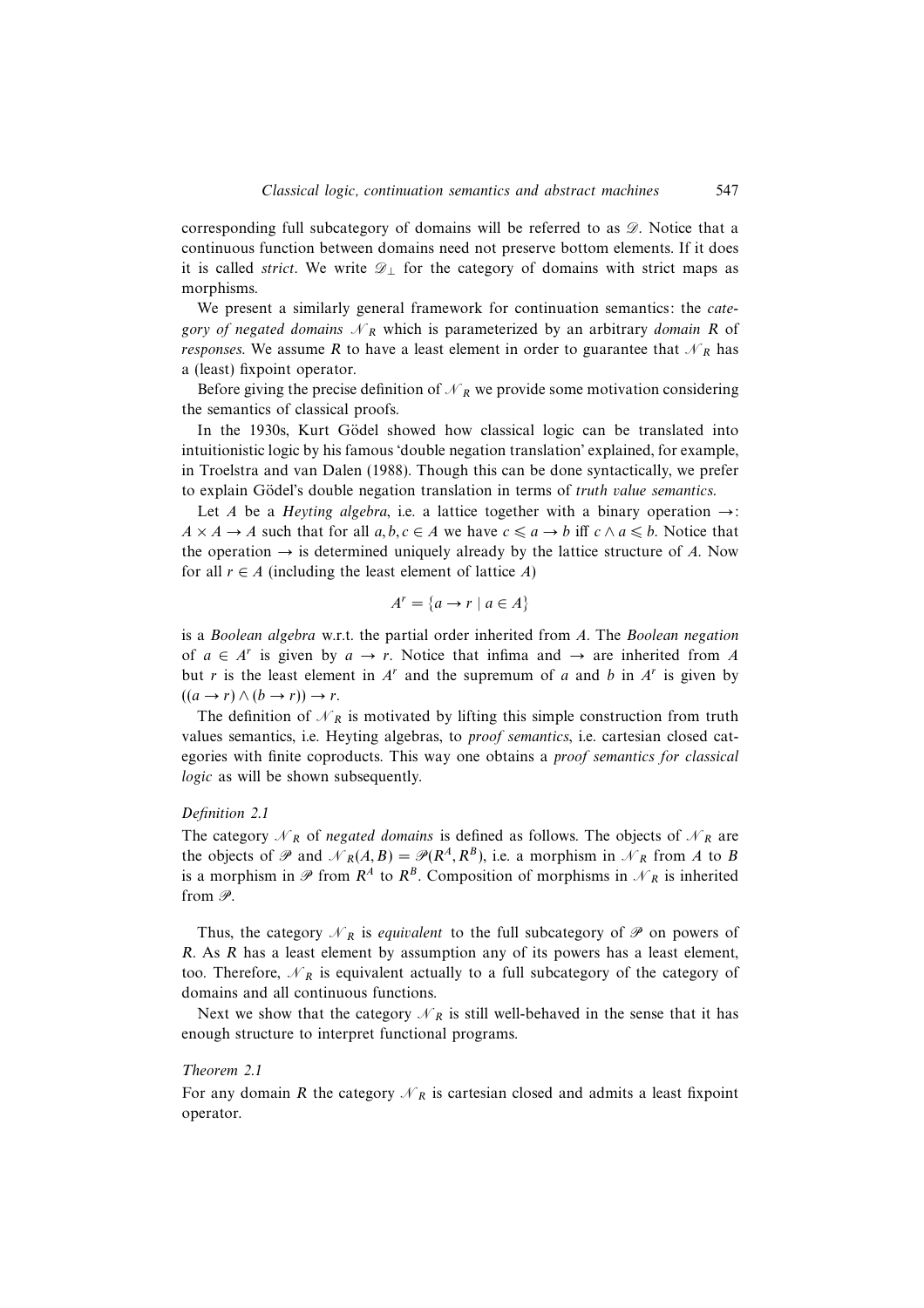548 *Th. Streicher and B. Reus*

### *Proof*

As the category of predomains has categorical sums we have the isomorphisms  $R^A \times R^B \cong R^{A+B}$ . Therefore,  $\mathcal{N}_R$  has cartesian products. The terminal object in  $\mathcal{N}_R$  is given by the empty predomain 0 as  $R^0 \cong 1$  contains precisely one element. Due to the isomorphism  $(R^B)^{(R^A)} \cong R^{R^A \times B}$  we get that  $\mathcal{N}_R$  is also closed under function spaces. For any predomain A the predomain  $R^A$  has a least element  $\perp_{R^A} = \lambda x:A \perp_R$ . Thus, any  $f \in \mathcal{N}_R(A, A) = \mathcal{P}(R^A, R^A)$  has the least fixpoint  $\bigsqcup_{n \in \mathbb{N}} f^n(\perp_{R^A})$ .  $\square$ 

#### *Remark 2.1*

Notice that for the existence of cartesian products in  $\mathcal{N}_R$  it is essential to have predomains instead of only domains because the category of domains and continuous functions lacks sums in the categorical sense.

Theorem 2.1 suggests notation as fixed in the following definition.

#### *Definition 2.2*

In  $\mathcal{N}_R$  we write cartesian product as  $A \wedge B := A + B$  and function space (exponentiation) as  $A \Rightarrow B := R^A \times B$ .

Next we show how to interpret 'classical negation' in  $\mathcal{N}_R$ .

#### *Definition 2.3*

We write  $\perp$  ('falsity') for the terminal predomain  $1 = \{ \star \}$  considered as an object on  $\mathcal{N}_R$ . For any A in  $\mathcal{N}_R$  let  $\neg A := A \Rightarrow \bot$  which abbreviates  $R^A \times 1$ .

Next we show that this notion of negation actually behaves classically, i.e. for any A in  $\mathcal{N}_R$  there is a morphism  $\mathcal{C}_A$  :  $\neg\neg A \rightarrow A$  in  $\mathcal{N}_R$  corresponding to *reductio ad absurdum* distinguishing classical logic from intuitionistic logic.

#### *Theorem 2.2*

For any A in  $\mathcal{N}_R$  let  $\eta_A : A \to \neg\neg A$  and  $\mathcal{C}_A : \neg\neg A \to A$  be the *morphisms in*  $\mathcal{N}_R$ such that

$$
\eta_A(a)\langle f, \star \rangle = f\langle a, \star \rangle
$$

for all  $a \in \mathbb{R}^A$  and  $f \in \mathbb{R}^{\neg A}$  and

$$
\mathscr{C}_A(f)(k) = f \langle (\lambda \langle a, h \rangle : \neg A. a(k)), \star \rangle
$$

for all  $f \in R^{\neg A}$  and  $k \in A$ . Then  $\mathcal{C}_A \circ \eta_A = id_A$ .

*Proof*

For  $d \in \mathbb{R}^A$  and  $k \in A$  we have

$$
(\mathscr{C}_A \circ \eta_A)(d)(k) =
$$
  
=  $\eta_A(d)\langle (\lambda \langle f, h \rangle : \neg A. f(k)), \star \rangle =$   
=  $(\lambda \langle f, h \rangle : \neg A. f(k)) \langle d, \star \rangle =$   
=  $d(k) =$   
=  $id_A(d)(k)$ 

Thus, by extensionality of  $\mathcal{N}_R$ -morphisms we have  $\mathcal{C}_A \circ \eta_A = id_A$ .  $\square$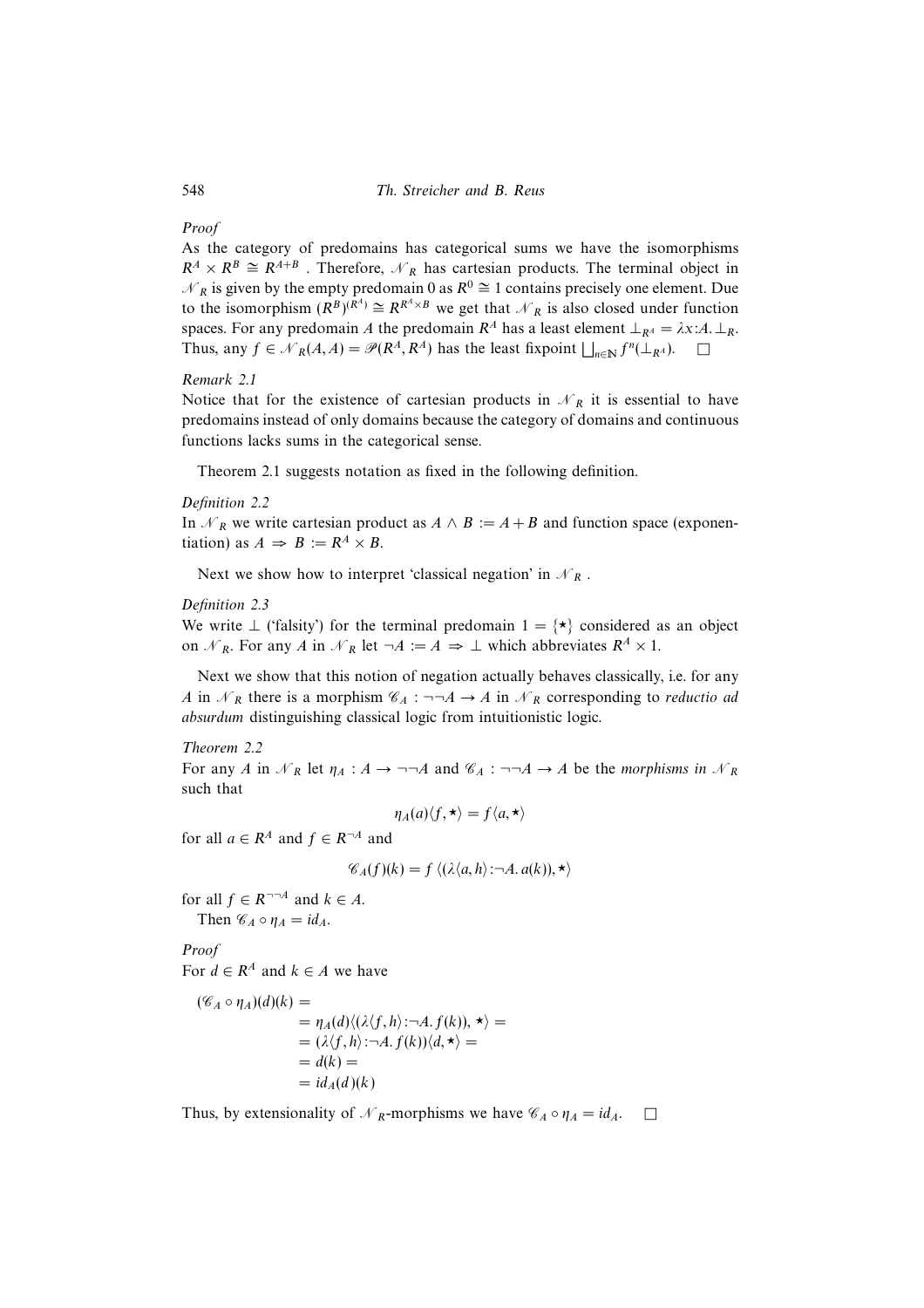For any domain R the category  $\mathcal{N}_R$  provides a 'proof semantics for classical logic', i.e. a λ-calculus with a distinguished type ⊥ representing the proposition *falsity* such that for any type A there is a morphism  $\mathcal{C}_A$  :  $\neg\neg A \rightarrow A$  in  $\mathcal{N}_R$  corresponding to the classically valid principle of *reductio ad absurdum*.

#### *Remark 2.2*

If we had decided to define  $\neg A$  as  $R^A$  then  $\eta_A : A \to \neg \neg A$  and  $\mathcal{C}_A : \neg \neg A \to A$  could have been defined more easily as the following morphisms in  $\mathscr P$ 

$$
\eta_A = \varepsilon_{R^A} \text{ and } \mathscr{C}_A = R^{\varepsilon_A}
$$

where for any X in  $\mathscr P$  the  $\mathscr P$ -morphism  $\varepsilon_X : X \to \mathbb R^{\mathbb R^X}$  is defined as  $\varepsilon_X(x)(p) = p(x)$ . Straightforward computation shows that

$$
R^{\varepsilon_A}\circ \varepsilon_{R^A}=id_{R^A}.
$$

This observation should make transparent the idea behind our 'official' definition of  $\eta$  and  $\mathscr C$  which appears as slightly more complicated only because – for reasons of uniformity – we insist on defining  $\neg A$  as  $A \Rightarrow \bot$ .

If we had chosen R to be the empty predomain 0 then the resulting category  $\mathcal{N}_R$ would be rather trivial. As  $0^4$  is empty if A is non-empty and  $0^4$  contains precisely one element, otherwise, the category  $\mathcal{N}_R$  were equivalent to the 2-element Boolean lattice Σ. The case  $R = 1$  leads to the same problem as for any A we have  $1 \cong 1^A$ . Thus, for obtaining a nontrivial category of negated domains a minimal choice is  $R = \Sigma$ .

We conclude this section by showing that Theorem 2.2 cannot be improved to the extent that  $\eta_A \circ \mathscr{C}_A = id_{\neg \neg A}$  for all A.

The underlying reason for this phenomenon is the following quite general fact (originally observed by Joyal for the special case where  $R$  is initial).

#### *Theorem 2.3*

Let  $\mathscr C$  be a cartesian closed category together with a distinguished object  $R$  such that  $A \cong R^{R^4}$  for all A in  $\mathcal C$ . Then R is subterminal, i.e. R is a subobject of 1, and  $\mathscr C$  is a preorder, i.e. all parallel arrows in  $\mathscr C$  are equal. Thus,  $\mathscr C$  is equivalent to a Boolean lattice.

#### *Proof*

If  $\varepsilon_1$  :  $1 \rightarrow R^{R^1}$  were an isomorphism then this would give rise to the following 1-1-correspondence

$$
\mathcal{C}(A,1) \cong \mathcal{C}(A,R^{R^1}) \cong \mathcal{C}(A,R^R) \cong \mathcal{C}(A \times R,R)
$$

for all  $A$  in  $\mathscr C$ .

Instantiating A by R itself we get that there exists precisely one map  $R \times R \rightarrow R$ . Thus, both projections  $\pi_i : R \times R \to R$  are equal and, therefore, for any A there is at most one map  $A \to R$ . Thus,  $R \to 1$  is a monomorphism, i.e. R is subterminal.

Now for any objects  $A$  and  $B$  in  $\mathscr C$  we have that

$$
\mathscr{C}(A,B) \cong \mathscr{C}(A,R^{R^B}) \cong \mathscr{C}(A \times R^B,R).
$$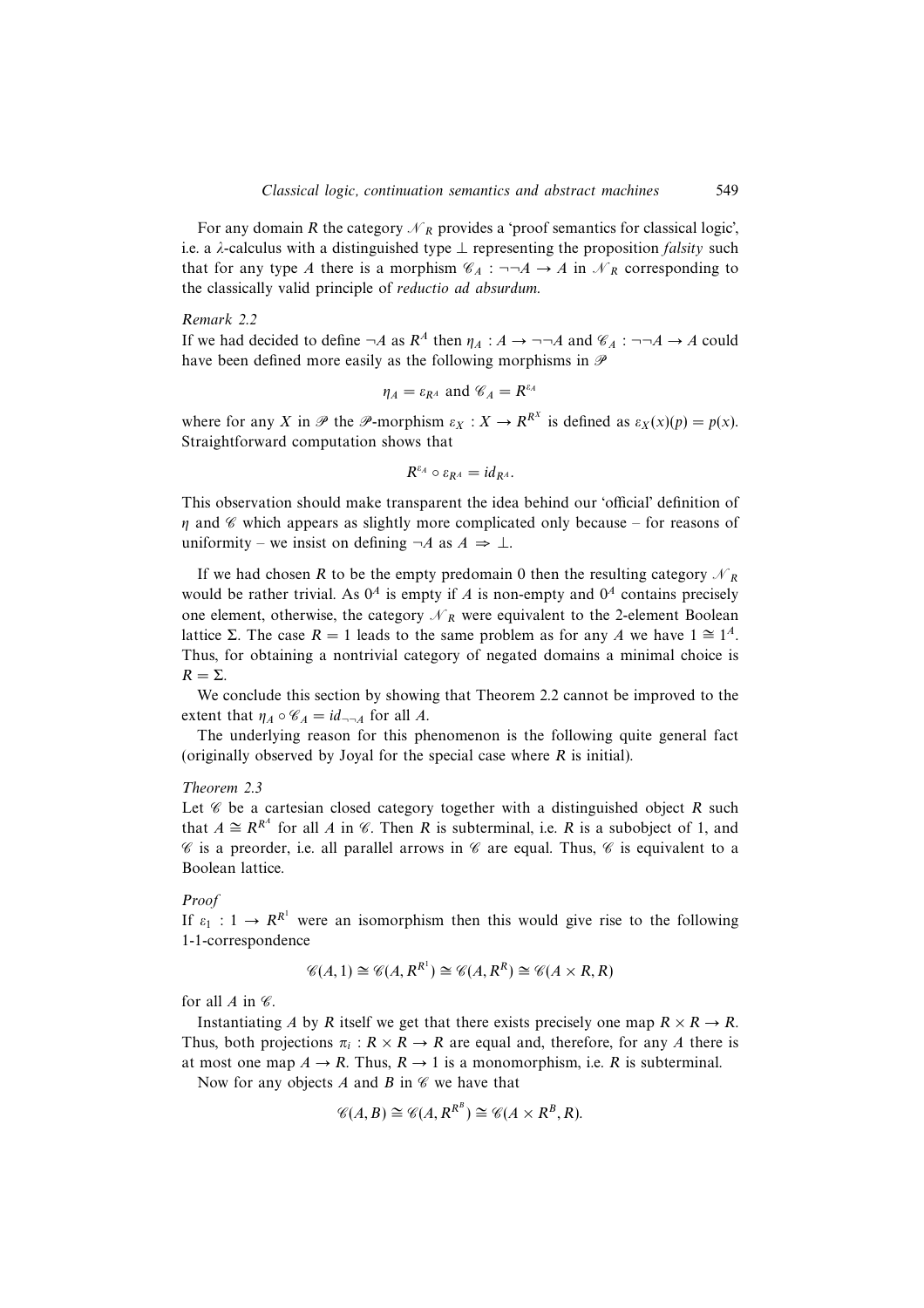#### 550 *Th. Streicher and B. Reus*

As there is at most one map  $A \times R^B \to R$  since R is subterminal there also exists at most one map from A to B. So  $\mathscr C$  is a preorder and, therefore, equivalent to a Boolean lattice.  $\Box$ 

The theorem shows that any model of classical logic where any proposition A is isomorphic to  $\neg\neg A$  is already equivalent to a Boolean lattice where all proofs of a proposition are equal. But, the categories  $\mathcal{N}_R$  introduced above provide models of classical logic where for any proposition A there are maps  $A \to \neg\neg A$  and  $\neg\neg A \to A$ establishing the *logical equivalence* of the propositions A and  $\neg\neg A$  although they are not isomorphic. This is in accordance with traditional classical logic which only postulates the logical equivalence of A and  $\neg\neg A$  but not that they are isomorphic<sup>2</sup>.

#### 3 Continuation semantics for  $\lambda$ -calculi with control features

#### 3.1 The pure λ-calculus

According to Scott (1980), a model of the extensional  $\lambda$ -calculus is given by a *reflexive* object *D* in a cartesian closed category where an object *D* is called reflexive iff D is isomorphic to  $D^D = [D \rightarrow D]$ , the type of functions from D to D (in the sense of the ambient cartesian closed category).

In a category of negated domains  $\mathcal{N}_R$  an object C is reflexive iff  $R^C \cong R^{R^C \times C}$ in the category  $\mathscr P$  of predomains. Thus, for obtaining a reflexive object in  $\mathscr N_R$  it suffices to find a solution of the domain equation

$$
C = R^C \times C
$$

in the category  $\mathscr D$  of domains. It is clearly sufficient to look for solutions in  $\mathscr D$  and, furthermore, in  $\mathscr P$  there do not exist solutions which are simultaneously initial and terminal (Plotkin, 1983; Freyd, 1992).

The initial/terminal solution of this domain equation gives rise to a continuous isomorphism

$$
\mathsf{con} : (R^C \times C) \to C
$$

(called 'constructor') with inverse

$$
\mathsf{dec} := \mathsf{con}^{-1} : C \to (R^C \times C)
$$

(called 'destructor') which in turn – by applying the contravariant functor  $R^{(-)}$  – gives rise to the (mutually inverse) pair of continuous isomorphisms

$$
R^{\text{dec}}: R^{R^C \times C} \to R^C
$$
 and  $R^{\text{con}}: R^C \to R^{R^C \times C}$ .

establishing that  $C \cong R^C \times C$  in  $\mathcal{N}_R$ . As  $R^{R^C \times C} \cong (R^C)^{R^C}$  in  $\mathcal{D}$  we get a solution to the domain equation  $D = D^D$  in  $\mathscr{D}$  by taking  $D = R^C$ .

Convention. We assume that con (and dec) are actually identities, i.e. that we have an initial terminal solution of the domain equation  $C = R^C \times C$  *up to equality* 

<sup>&</sup>lt;sup>2</sup> That propositions are isomorphic cannot even be expressed in traditional logic due to the absence of proof objects and equalities between them.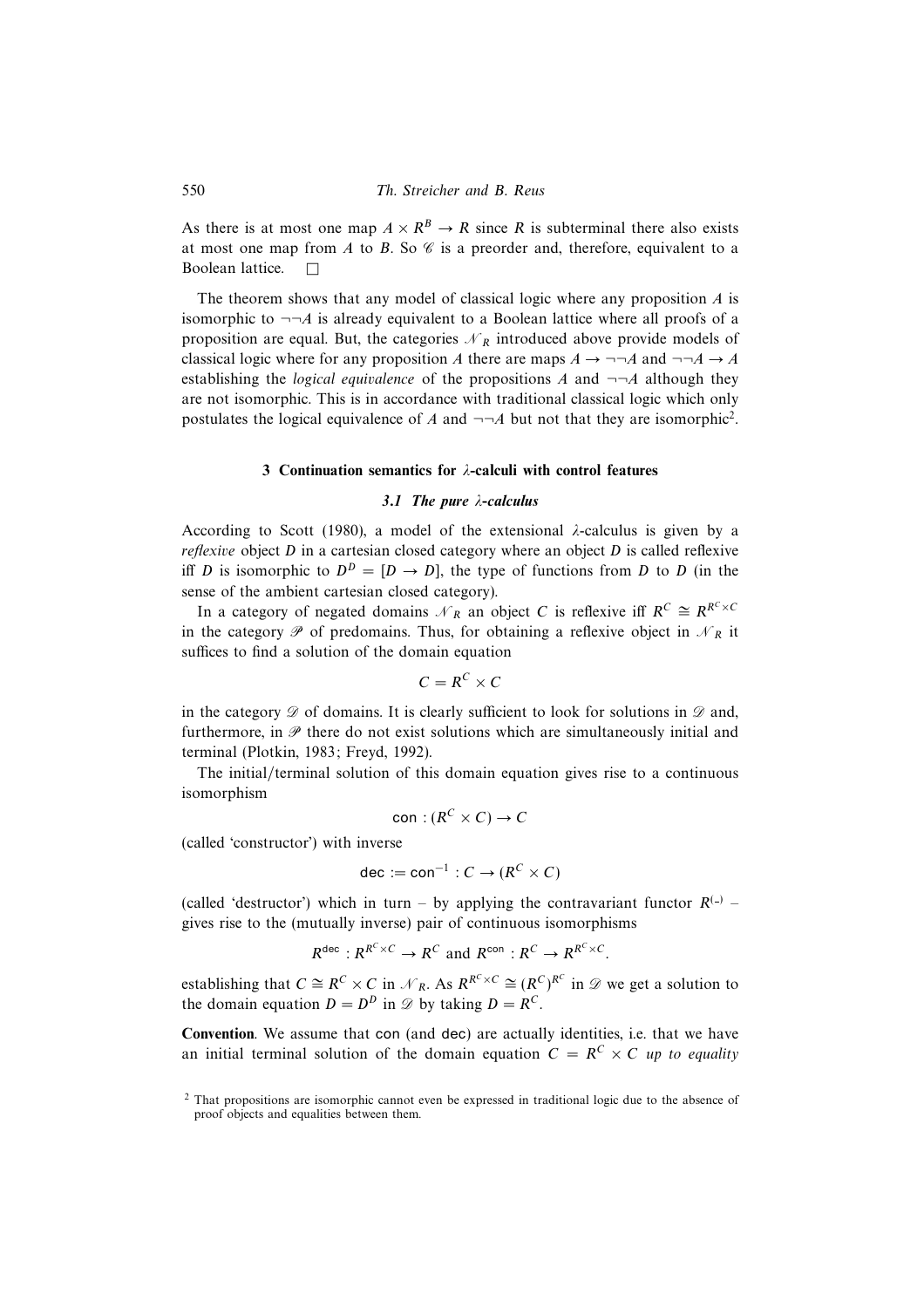(which can always be achieved by choosing an appropriate isomorphic variant of the functor  $\times$ ). This assumption will facilitate subsequent computations as con and dec being identities will allow us to omit them.

Surprisingly, it will turn out that  $D = R^C$  is isomorphic to the  $D_{\infty}$ -model of the extensional λ-calculus as constructed by Dana Scott in 1969 (cf. Barendregt, 1984, § 18.3) by instantiating the D of  $D_{\infty}$  by the domain R of responses. Thus all known *non-syntactic* models of extensional<sup>3</sup> λ-calculus turn out as being isomorphic to *continuation models, i.e.* as solutions to the domain equation  $D = [D \rightarrow D]$  in  $\mathcal{N}_R$ , and, therefore, allow one to interpret control operators like Felleisen's  $\mathscr C$  as we shall see in the next section.

*Theorem 3.1*

Let C be the initial/terminal solution of the equation  $C = R^C \times C$  in  $\mathscr{D}$ . Then for  $D := R^C$  the continuous functions

eval: 
$$
D \to D^D
$$
 and  $abst : D^D \to D$ 

defined as

$$
\mathsf{eval}(d)(d')(k) = d\langle d', k \rangle \quad \text{and} \quad \mathsf{abst}(f)\langle d, k \rangle = f(d)(k)
$$

constitute an isomorphism pair.

Furthermore, D is isomorphic to the  $R_{\infty}$ -model, i.e. the  $D_{\infty}$ -model with  $D = R$ .

#### *Proof*

First we show that abst  $\circ$  eval = *id*<sub>*D*</sub> and eval  $\circ$  abst = *id*<sub>*D*<sup>*D*</sup> :</sub>

 $(\textsf{abst} \circ \textsf{eval})(d) \langle d', k \rangle =$  $=$  abst $(\textsf{eval}(d))\langle d',k\rangle = \textsf{eval}(d)(d')(k)$  $= d \langle d', k \rangle$ 

$$
(\text{eval} \circ \text{abst})(f)(d)(k) =
$$
  
= eval(abst(f))(d)(k) = abst(f)(d,k) =  
= f(d)(k).

Next we will show that  $D = R^C$  is isomorphic to  $R_{\infty}$ . This will be done by exhibiting an isomorphism between the  $\omega$ -diagrams of embedding/projection pairs whose inverse limits are  $D = R^C$  and  $R_{\infty}$ , respectively.

First, remember that the initial/terminal solution to the recursive domain equation  $C = R^C \times C$  is constructed as the inverse limit of the sequence of embedding/projection pairs

$$
(i_n: C_n \to C_{n+1}, q_n: C_{n+1} \to C_n)_{n \in \mathbb{N}}
$$

which is defined by primitive recursion as follows

| $C_0 := {\{\perp\}},$           | $C_{n+1} := R^{C_n} \times C_n$   |                                   |
|---------------------------------|-----------------------------------|-----------------------------------|
| $i_0: C_0 \rightarrow C_1$      | $q_0: C_1 \rightarrow C_0$        | are the unique <i>strict</i> maps |
| $i_{n+1} := R^{q_n} \times i_n$ | $q_{n+1} := R^{l_n} \times q_n$ . |                                   |

<sup>3</sup> Here *extensional* means that the *η*-rule  $\lambda y. xy = x$  is valid in the model.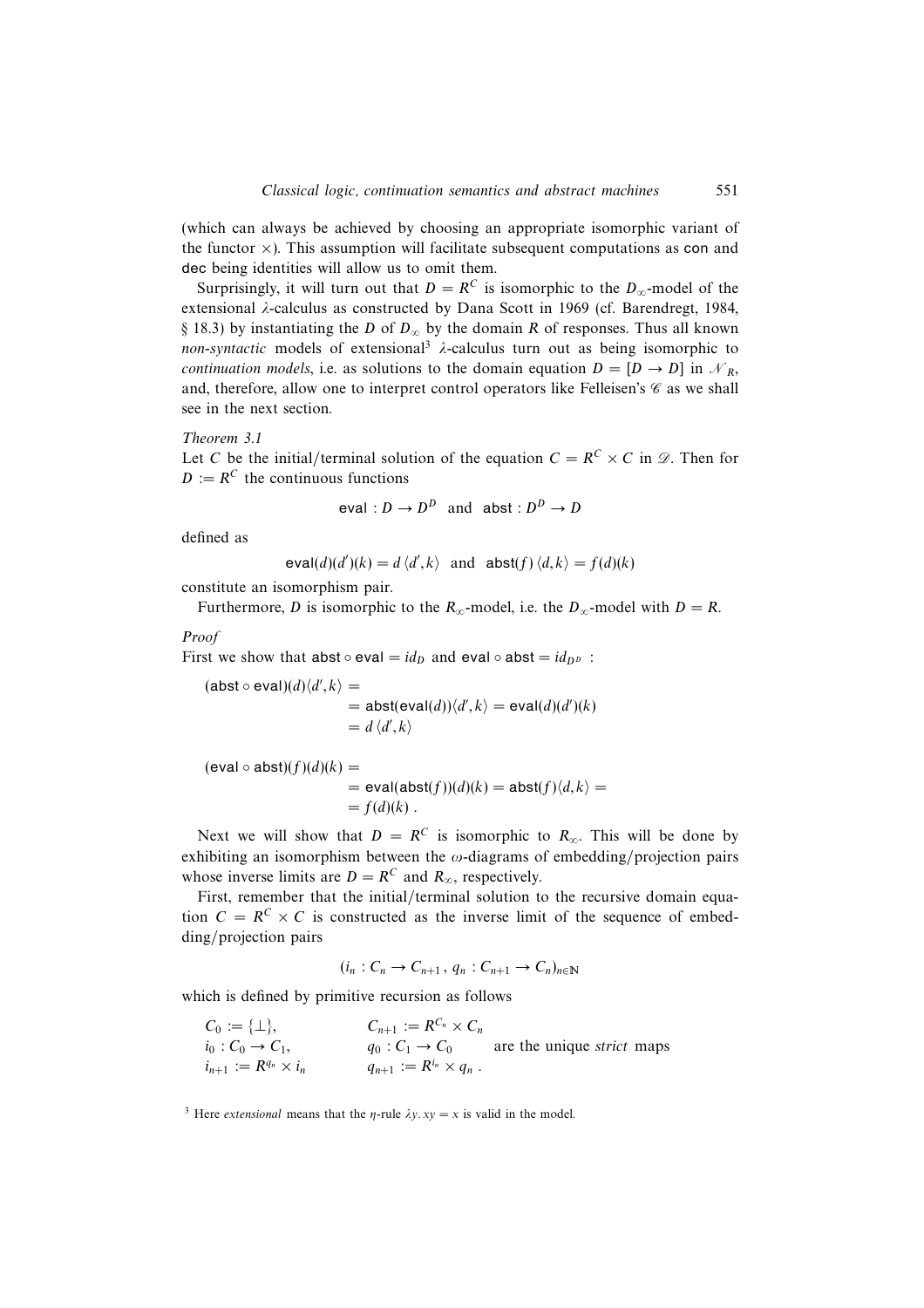Next remember that  $R_{\infty}$  is defined as the inverse limit of the sequence of embedding/projection pairs

$$
(e_n: R_n \to R_{n+1}, p_n: R_{n+1} \to R_n)_{n \in \mathbb{N}}
$$

which is defined by primitive recursion as follows

$$
R_0 := R
$$
  
\n
$$
e_0 : R_0 \to R_1 : r \mapsto \lambda x : R \cdot r
$$
  
\n
$$
p_0 : R_1 \to R_0 : f \mapsto f(\perp)
$$
  
\n
$$
p_{n+1} := p_n^{R_n}
$$
  
\n
$$
p_{n+1} = p_n^{e_n}
$$

To prove that  $D = R^C$  and  $R_{\infty}$  are isomorphic it is sufficient to show that the sequences of embedding/projection pairs

.

$$
(R^{q_n}, R^{i_n})_{n \in \mathbb{N}}
$$
 and  $(e_n, p_n)_{n \in \mathbb{N}}$ 

are isomorphic because then their inverse limits are isomorphic, too. For this purpose we define a sequence of isomorphism pairs

$$
(f_n:R_n\to R^{C_n}, g_n:R^{C_n}\to R_n)_{n\in\mathbb{N}}
$$

such that for all  $n \in \mathbb{N}$ 

$$
f_{n+1}\circ e_n=R^{q_n}\circ f_n
$$

Such a sequence can be defined recursively as follows:

 $f_0: R_0 \to R^{C_0}: r \mapsto \lambda x:C_0.r \ \ f_{n+1} := \text{uncurry} \circ f_n^{g_n}$  $g_0: R^{C_0} \to R_0: h \mapsto h(\perp)$   $g_{n+1} = g_n^{f_n} \circ \text{curr} y$ .

The required properties can be proved by straightforward, but tedious induction. Despite the technicality of the induction proof, intuitively, the key point is that the conditions above are satisfied for  $n = 0$ . The rest follows from the fact that  $(R^Y)^{R^X}$ and  $R^{R^X \times Y}$  are isomorphic naturally in X and Y.  $\square$ 

For the reflexive object  $D = R^C$ , where the required isomorphism is given by eval and abst of the previous Theorem 3.1, we can define the interpretation of the extensional untyped  $\lambda$ -calculus according to the general pattern described by Scott (1980).

#### *Definition 3.1*

The interpretation function  $\llbracket \cdot \rrbracket$  : Term  $\rightarrow$  (Var  $\rightarrow$  D)  $\rightarrow$  D is defined by structural recursion as follows

 $\llbracket x \rrbracket e := e(x)$  $[\![\lambda x. M]\!]$   $e := \text{abst}(\lambda d \, D. [\![M]\!]$   $e[x := d])$  $\llbracket M N \rrbracket e := \text{eval}(\llbracket M \rrbracket e)(\llbracket N \rrbracket e)$ ,

where abst and eval are defined as in Theorem 3.1.

By unfolding the definitions of abst and eval in the previous definition we get the following more explicit definition of the interpretation function.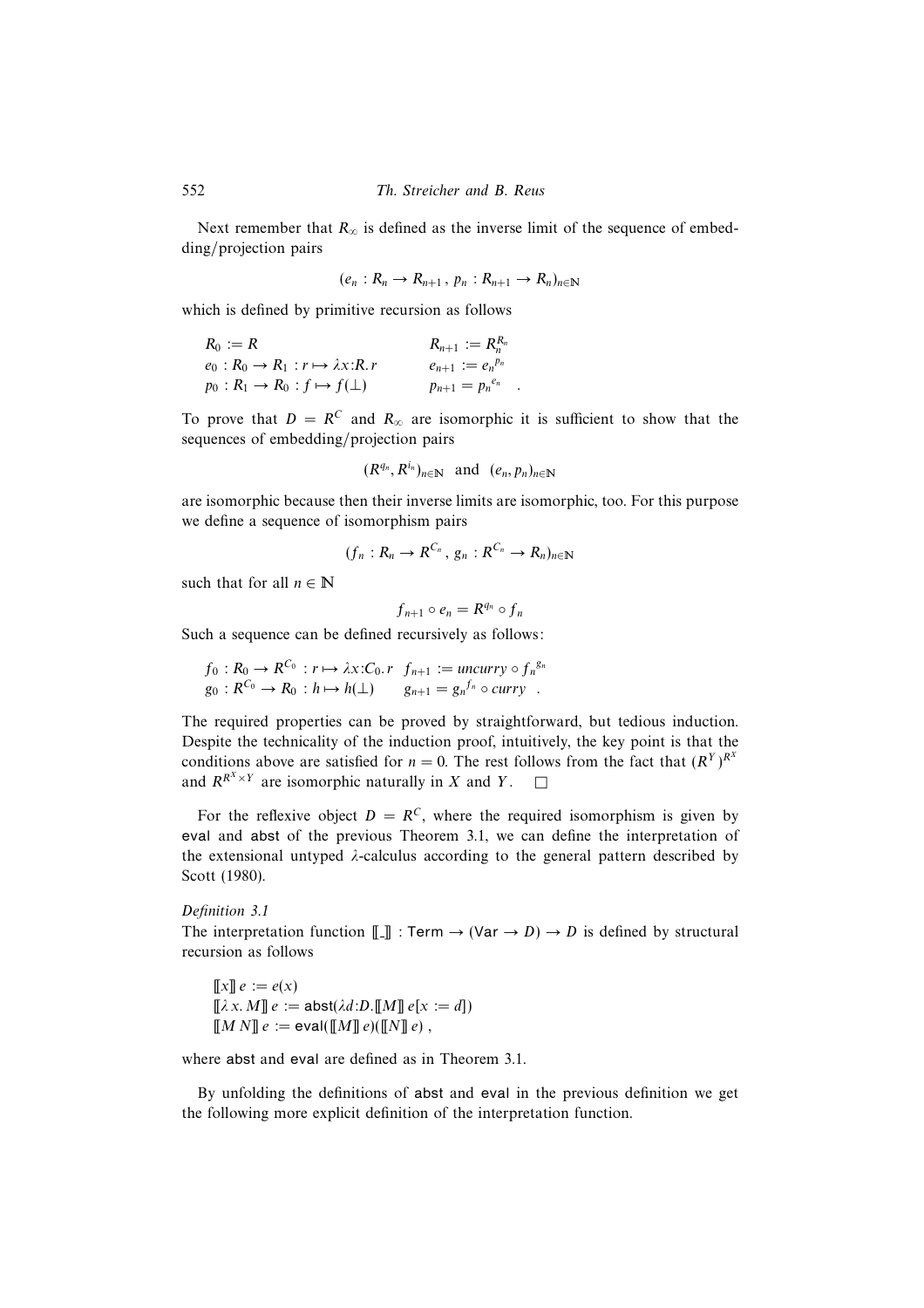*Theorem 3.2*

The interpretation function  $\llbracket \cdot \rrbracket$  : Term  $\rightarrow$  (Var  $\rightarrow$  D)  $\rightarrow$  D of Definition 3.1 can be defined equivalently by the following equations

 $\llbracket x \rrbracket e k = e(x)(k)$  $[\![\lambda x. M]\!]$   $e \langle d, k \rangle = [\![M]\!]$   $e[x := d]$  k  $\llbracket M \, N \rrbracket \, e \, k = \llbracket M \rrbracket \, e \, \langle \llbracket N \rrbracket \, e, k \rangle$ .

*Proof*

The first equation is immediate. The remaining two equations can be proved by unfolding the definitions of abst and eval from Theorem 3.1 and exploiting the fact that any object of type C is necessarily of the form  $\langle d, k \rangle$ .

$$
[\![\lambda x. M]\!] e \langle d, k \rangle = \text{abst}(\lambda d : D. [\![M]\!] e[x := d]) \langle d, k \rangle =
$$
  
\n
$$
= (\lambda d : D. [\![M]\!] e[x := d])(d)(k) =
$$
  
\n
$$
= [\![M]\!] e[x := d]k
$$
  
\n
$$
[\![M \, N]\!] e k = \text{eval}([\![M]\!] e)([\![N]\!] e)(k) =
$$

$$
= \llbracket M \rrbracket e \langle \llbracket N \rrbracket e, k \rangle .
$$

 $\Box$ 

The simplest continuation model of the extensional  $\lambda$ -calculus is  $\Sigma_{\infty}$ , i.e.  $D_{\infty}$  for  $D = \Sigma$ , where  $\Sigma = {\{\perp, \top\}}$  is the domain containing only two different elements, also known as Sierpinski space. This  $\Sigma$  corresponds to the space of observations where one can only observe termination represented by ⊤ and non-termination or divergence represented by ⊥.

A famous result of Wadsworth (cf. Barendregt, 1984, Theorem 19.2.4) establishes a useful equivalence between interpretations in the  $\Sigma_{\infty}$ -model and operational properties of λ-terms: for a *closed* term M the process of *head reduction* terminates iff the interpretation of M in  $\Sigma_{\infty}$  is different from  $\bot$ .

#### *Theorem 3.3*

Let  $\Sigma = {\perp, \top}$  and C be the initial/terminal solution of  $C = \Sigma^C \times C$  in  $\mathcal{D}_\perp$ . Let  $D = \Sigma^C$ ,  $\top_D = \lambda k : C$ . T and stop  $\in C$  be the greatest element in C, i.e. stop =  $\langle \top_D, \text{stop} \rangle$ . Then for arbitrary  $\lambda$ -terms M the following are equivalent:

(i) M has a head normal form, i.e. the process of head reduction terminates

(ii)  $\llbracket M \rrbracket e_\top$  stop = ⊤

where  $e_{\top}(x) = \top_D$  for all variables x, i.e.  $e_{\top}$  is the environment that maps any variable to the maximal element in D.

#### *Proof*

Wadsworth's Theorem 19.2.4 states that a *closed* term M is unsolvable, i.e. the process of head reduction diverges, iff the interpretation of M in  $\Sigma_{\infty}$  is  $\bot$ . From this and our Theorem 3.1 it follows immediately that a closed term M has a head normal form iff its interpretation in  $\Sigma_{\infty}$  is different from  $\bot$ , i.e.  $[[M]] e_{\top}$  stop =  $\top$  (we have that  $[M]$   $e = [M]$   $e_T$  for all environments *e* as *M* is closed by assumption).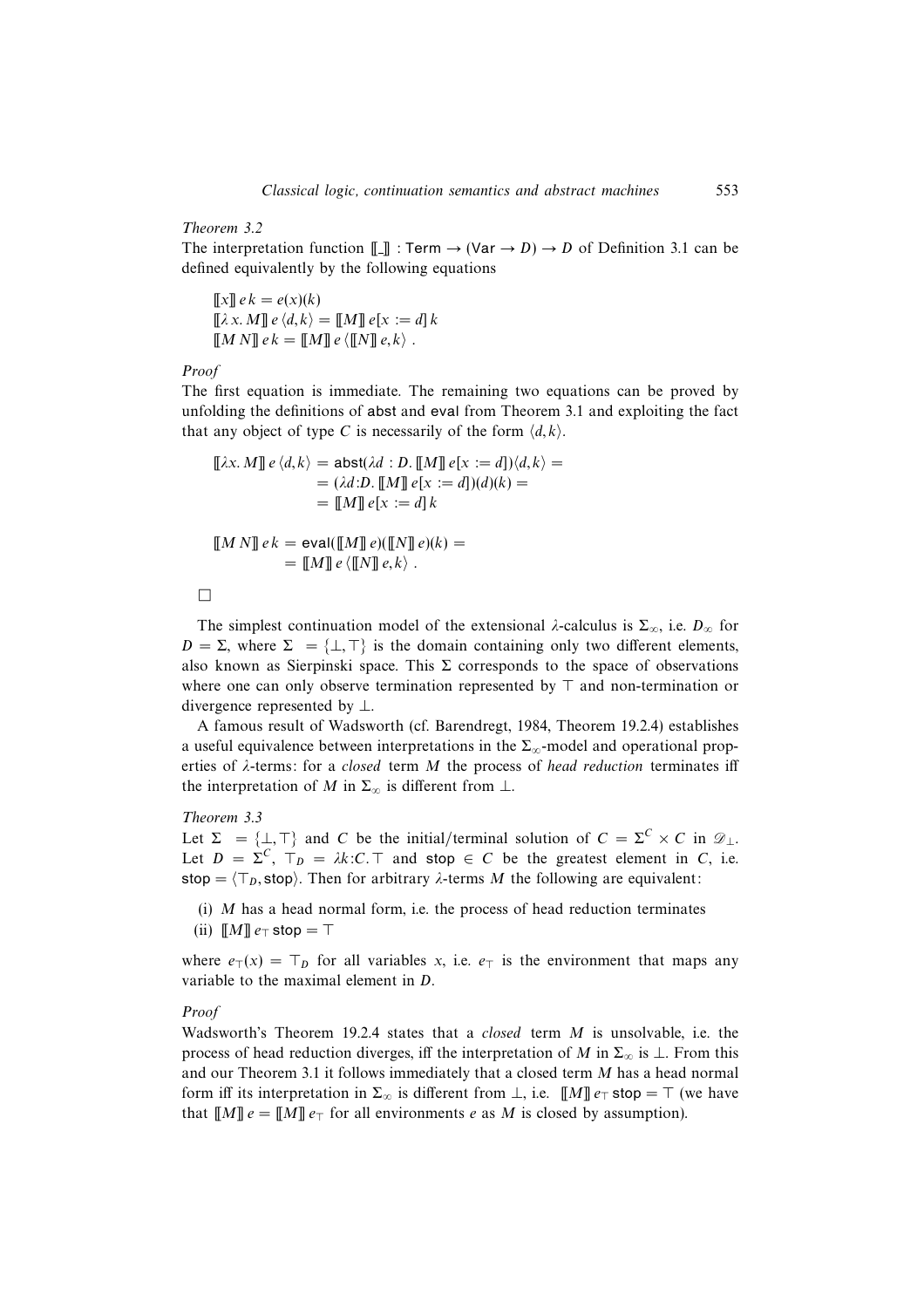We now extend this result to *open* terms M. Obviously, an open term M has a head normal form iff its ' $\lambda$ -closure'  $\lambda \vec{x}$ . M has a head normal form (where  $\vec{x}$  is the list of all variables free in  $M$ ). Thus, from the consideration above it follows that M has a head normal form iff  $\llbracket \lambda \vec{x} \cdot M \rrbracket e_{\top}$  stop = ⊤. From the second semantic equation of Theorem 3.2 we get that for an arbitrary term  $N$  we have

$$
\llbracket \lambda x.N \rrbracket \, e_\top \, \text{stop} = \llbracket N \rrbracket \, e_\top \llbracket x := \top \rrbracket \, \text{stop} = \llbracket N \rrbracket \, e_\top \, \text{stop}
$$

as stop =  $\langle \top, \text{stop} \rangle$ . Thus, by induction on the length of  $\vec{x}$  we get that

$$
\llbracket \lambda \vec{x}.M \rrbracket \, e_\top \, \text{stop} = \llbracket M \rrbracket \, e_\top \, \text{stop}
$$

and, therefore, M has a head normal form iff  $\llbracket M \rrbracket e_\top$  stop =  $\top$ .  $\Box$ 

This result will be crucial for proving a computational adequacy result for an extension of Krivine's machine computing head normal forms instead of weak head normal forms.

#### 3.2 The  $\lambda$ %-calculus

#### *3.2.1 Continuation semantics*

The syntax of the  $\lambda \mathscr{C}$ -calculus is that of the untyped  $\lambda$ -calculus together with a new unary operator *C*, called *Felleisen's Control Operator*, which was introduced originally in (Felleisen and Friedman, 1986) for call-by-value λ-calculus.

Later we will interpret (the call-by-name version of)  $\mathscr C$  as an *untyped* analogue of the operator  $\mathscr C$  introduced in Theorem 2.2 above. The equations governing the use of  $\mathscr C$  will be derived from its semantics (c.f. Theorem 3.5).

But first we define terms and evaluation contexts of  $\lambda\mathscr{C}$ -calculus.

#### *Definition 3.2*

The terms and evaluation contexts of the  $\lambda\mathscr{C}\text{-}calculus$  are defined as follows :

$$
\begin{array}{ll}\n\text{(Term)} & M ::= x \mid \lambda x.M \mid MM \mid \mathscr{C}M \\
\text{(EvCont)} & E ::= [] \mid E.M\n\end{array}
$$

The fragment without  $\mathscr C$  is known as the ordinary untyped  $\lambda$ -calculus.

Notice that an evaluation context is always of the form  $[M_1...M_n]$ , i.e. given by a list of arguments.

The conversion or rewrite rules of the  $\lambda\mathscr{C}$ -calculus are intentionally not stated here but will be extracted from a careful examination of the subsequently given *continuation semantics* which we consider as more fundamental.

Next we will give an interpretation of Felleisen's control operator  $\mathscr C$  in  $D = R^C$ where C is the initial/terminal solution of  $C = R^C \times C$  in  $\mathcal{D}_\perp$ .

Recall (Theorem 2.2) that in  $\mathcal{N}_R$  for every object A there is a morphism  $\mathcal{C}_A$ :  $((A \Rightarrow \bot) \Rightarrow \bot) \rightarrow A$  with

$$
\mathscr{C}_A(d)(k) = d\left(\langle \lambda \langle d', h \rangle : A \implies \bot, d'(k), \star \rangle\right)
$$

for all  $d : ((A \Rightarrow \bot) \Rightarrow \bot) \rightarrow R$  and  $k \in A$ .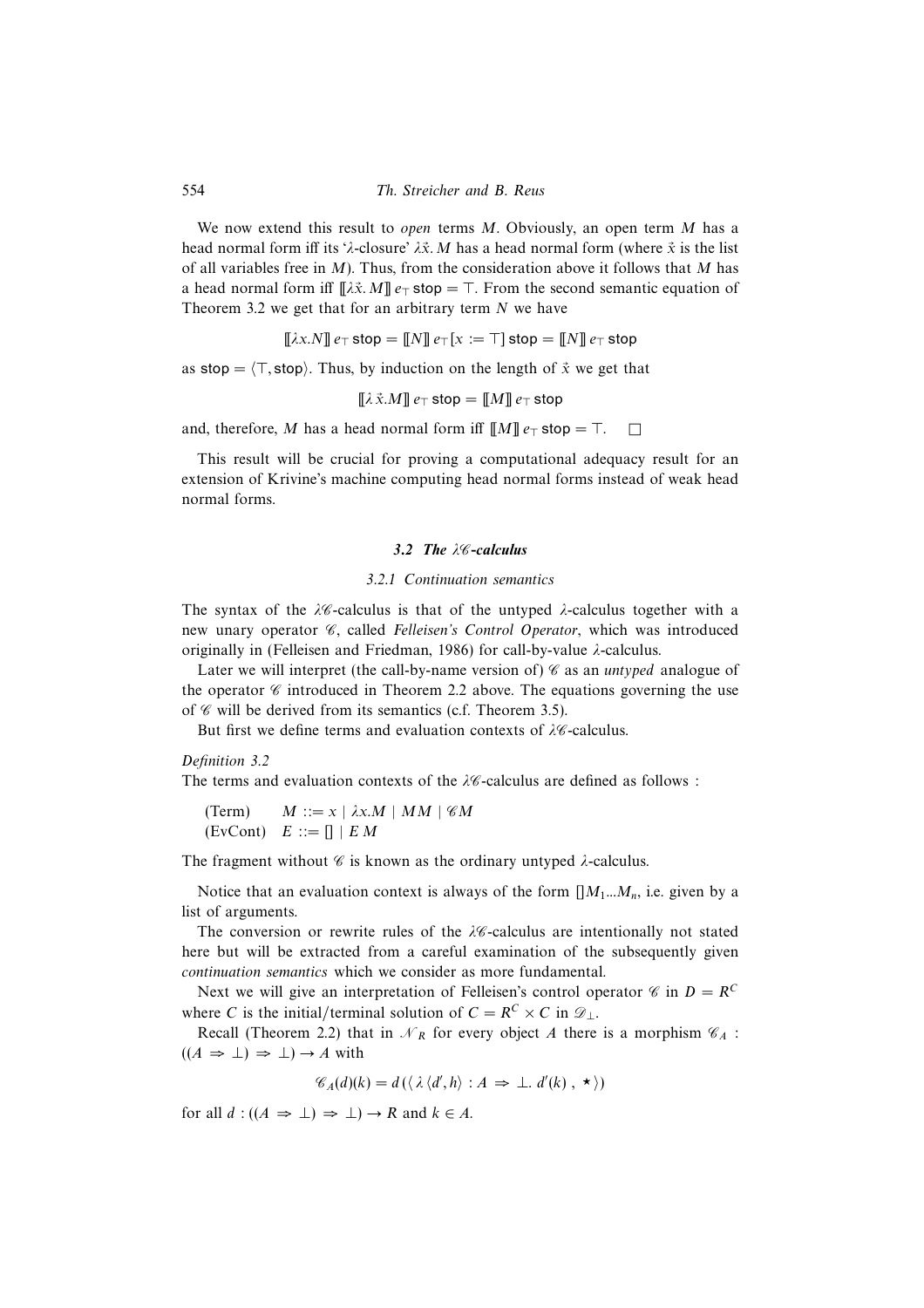The definition of  $\mathcal{C}_A$  :  $((A \Rightarrow \bot) \Rightarrow \bot) \rightarrow A$  can be generalized by replacing  $\bot$ by an arbitrary *non-empty* predomain B. For any  $b \in B$  and all objects A of  $\mathcal{N}_R$ there is a morphism  $\mathcal{C}_A^b$ :  $((A \Rightarrow B) \Rightarrow B) \rightarrow A$  with

$$
\mathscr{C}_A^b(d)(k) = d\left(\langle \lambda \langle d', h \rangle : A \implies B. d'(k), b \rangle\right)
$$

for all  $d : ((A \Rightarrow B) \Rightarrow B) \rightarrow R$  and  $k \in A$ . Again, as in Theorem 2.2 by straightforward computation one can show that  $\mathcal{C}_A^b \circ \eta_A^B = id_{R^A}$  for the morphism  $\eta_A^B : A \to (A \Rightarrow B) \Rightarrow B$  in  $\mathcal{N}_R$  with

$$
\eta_A^B(a)\langle d, y \rangle = d\langle a, y \rangle
$$

for all  $d : (A \Rightarrow B) \rightarrow R$  and  $y \in B$ .

Obviously,  $\mathcal{C}_A^b$  depends upon *b*. Moreover, if  $b_1 \sqsubseteq b_2$  then  $\mathcal{C}_A^{b_1} \sqsubseteq \mathcal{C}_A^{b_2}$ . Therefore, if B happens to have a greatest element  $\top$  then it is natural<sup>4</sup> to choose this for b as  $\mathscr{C}_A^{\top}$  is the *greatest* element in { $\mathscr{C}_A^b$  |  $b \in B$ } w.r.t. the domain ordering  $\sqsubseteq$ .

Now having generalized  $\mathscr{C}_A$  to  $\mathscr{C}_A^b$  whenever  $b \in B$  we are ready to interpret Felleisen's control operator  $\mathscr C$  in a type-free setting, namely as  $\mathscr C_C$  for some  $c \in C$ where C is the initial/terminal solution of  $C = R^C \times C$ .

If R has a greatest element  $\top$  then C has a greatest element stop which is characterized uniquely by the equation

$$
stop = \langle \lambda k : C. \top, stop \rangle
$$

and in this case  $\mathscr C$  will be interpreted as  $\mathscr C_C^{\text{stop}}$ . This convention applies in particular when  $R = \Sigma$ .

#### *Definition 3.3*

Let  $D = R^C$  where C is the initial/terminal solution of  $C = R^C \times C$ . The interpretation function  $\llbracket \cdot \rrbracket$  : Term  $\rightarrow$  (Var  $\rightarrow$  D)  $\rightarrow$  D (where Term denotes the set of  $\lambda$ %-terms) is defined by structural recursion as follows :

 $\llbracket x \rrbracket$   $e = e(x)$  $[\![\lambda x. M]\!]$  e  $\langle d, k \rangle = [\![M]\!]$  e[ $x := d$ ] k  $\llbracket M \, N \rrbracket \, e \, k = \llbracket M \rrbracket \, e \, \langle \llbracket N \rrbracket \, e, k \rangle$  $\llbracket \mathscr{C}[M] \rrbracket e k = \llbracket M \rrbracket e \langle \text{ret}(k), \text{stop} \rangle$ 

where  $\text{ret}(k) = \lambda \langle d, h \rangle$ .  $d(k) \in D$  and stop  $\in C$ .

Convention. If R contains a greatest element  $⊤$  then stop will always be the greatest object in C characterized uniquely by the equation stop =  $\langle \top_{R^C}$ , stop) where  $\top_{R^C}$  =  $\lambda k$ :C.  $\top_R$  is the greatest element in  $R^C$ .

Since C is defined recursively as  $C = R^C \times C$  one may consider a *continuation*, i.e. a  $k \in C$ , as an *infinite list* of *denotations*, i.e. elements of  $D = R^C$ . Such infinite lists of denotations can be interpreted as *denotational versions* of *call-by-name evaluation contexts*. Under this correspondence between denotational and operational notions, the semantic equation for  $\mathscr C$  expresses that, to evaluate  $\mathscr C$  M in an evaluation context

<sup>4</sup> Given two objects or programs satisfying a specification one will certainly prefer the one which terminates more often.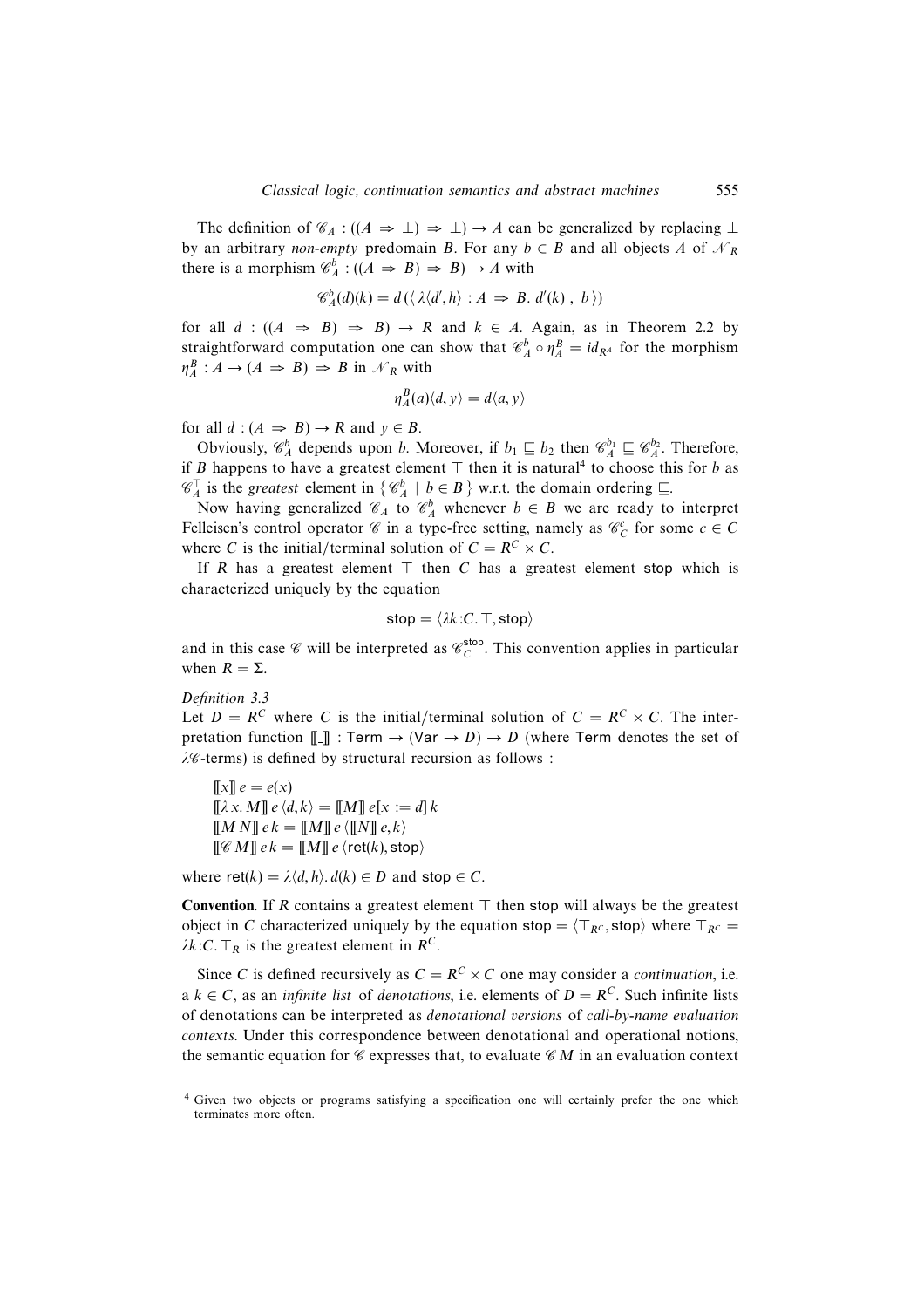represented by  $k$  one simply applies (the meaning of)  $M$  to ret( $k$ ) in the *empty evaluation context* represented by the continuation stop. The denotation  $\text{ret}(k)$  is used only implicitly in the  $\lambda\mathscr{C}$ -calculus. In the subsequently introduced  $\lambda\mu$ -calculus, however, it will appear as the denotation of a term of the extended language (provided k is denotable by a term). The behaviour of denotation ret(k) can be explained as follows: when applying the denotation ret(k) to a denotation  $d$  w.r.t. a continuation h then the result is  $d(k)$ , i.e. the current continuation h is forgotten and the argument  $d$  is evaluated w.r.t. the 'returned' continuation  $k$ .

These intuitive explanations will get precise when we study equational laws of  $\lambda\mathscr{C}$ -calculus and Krivine's machine. But first, we consider some examples showing the use and expressivity of the control operator  $C$ .

To illustrate the expressivity of Felleisen's  $\mathscr C$  we briefly show how to define some simple (and well-known)  $\lambda \mathscr{C}$ -terms implementing some derived control operators analogously to those found as primitives in realistic call-by-value functional languages as SCHEME and NJ-SML. Due to the importance of these call-by-value languages there is a large amount of syntactically oriented work investigating Felleisen's C and its expressivity for a call-by-value version of  $\lambda$ C-calculus (Felleisen, 1986; Felleisen *et al.*, 1987; Griffin, 1990; Felleisen and Hieb, 1992; Sabry and Felleisen, 1992).

First, we state a lemma which is technically useful for many computations and explains in which sense  $\mathscr C$  is an inverse to 'double negation'.

*Lemma 3.4* For any term  $M$  we have

(1)  $\llbracket \mathcal{C}(\lambda f. f M) \rrbracket e k = \llbracket M \rrbracket e [f := \text{ret}(k)] k$ 

(2)  $\llbracket \mathcal{C}(\lambda f. f M) \rrbracket e k = \llbracket M \rrbracket e k \quad \text{if } f \notin FV(M) .$ 

Notice that point (2) of Lemma 3.4 says that C can be reformulated as  $\mathcal{C}(n M) =$ M where  $\eta$  stands for the 'double negation' operator  $\lambda x$ .  $\lambda f$ .  $f$  x. That means that using  $C$  one can 'unpack' terms which have been 'encapsulated' by the 'double negation' operator η.

Below we briefly sketch how other control operators known from the literature can be expressed in terms of  $\mathscr C$  by giving a syntactic definition and the corresponding semantic equation.

*Abort operator*

 $\mathscr{A}M := \mathscr{C}(\lambda f.M)$  with  $f \notin FV(M)$ .

Its semantics can be computed as

 $\llbracket \mathcal{A} \, M \rrbracket \, e \, k = \llbracket \mathcal{C}(\lambda f \, M) \rrbracket \, e \, k = \llbracket M \rrbracket \, e \, [f := \text{ret}(k)]$  stop  $= \llbracket M \rrbracket \, e$  stop

demonstrating that evaluation of  $\mathscr A M$  in context k amounts to forgetting the current context and evaluating M in the empty context represented by stop.

*Error-handling*

```
handle err in M by N := \mathcal{C}(\lambda f. f((\lambda err. M)(f N)))
```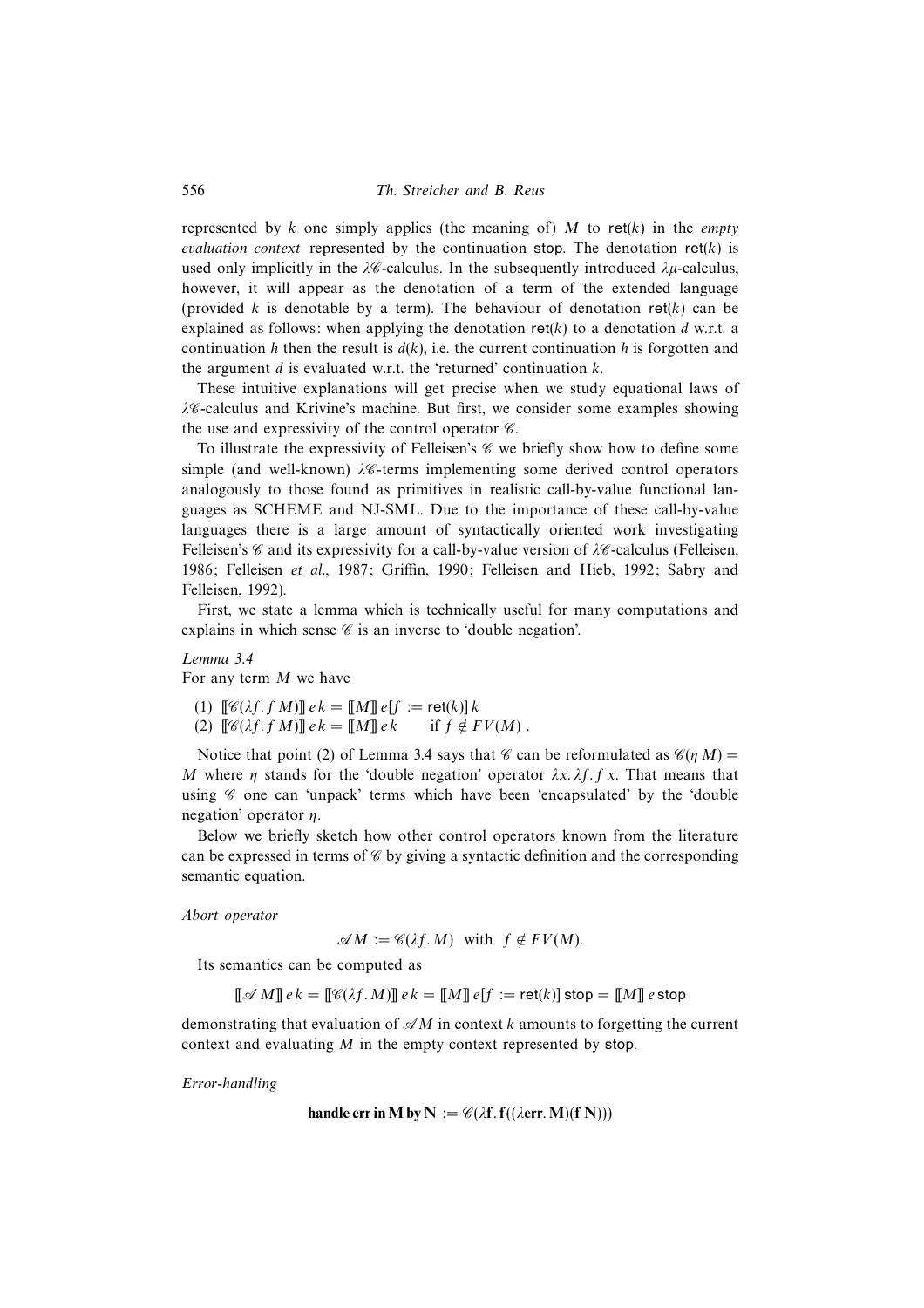where  $f$  is a fresh variable. The semantics of this construct can be computed as follows:

$$
\begin{aligned}\n\text{[handle err in M by N]} \, e \, k &= \\
&= \left[ \mathcal{C}(\lambda f. f((\lambda err. M)(f \, N))) \right] \, e \, k = \text{(Lemma 3.4(1))} \\
&= \left[ \left[ (\lambda err. M)(f \, N) \right] \right] \, e \, [f := \text{ret}(k)] \, k = \\
&= \left[ \left[ M \right] \right] \, e \, [err := \lambda h. \left[ \left[ N \right] \right] \, e \, k \right] \, k\n\end{aligned}
$$

Intuitively, the evaluation of **handle err in M by N** in context  $k$  is as follows: one evaluates expression  $M$  in context  $k$  but whenever during that process one has to evaluate the expression *err* w.r.t. a (new) context h then this context h is forgotten and expression  $N$  is evaluated instead w.r.t. the old context  $k$ . Note that no raise construct is necessary as opposed to the call-by-value case.

*Call with current continuation*

$$
call/cc M := \mathscr{C}(\lambda f. f(Mf)) \text{ with } f \notin FV(M).
$$

This yields the following semantic equation.

$$
\llbracket \textbf{call}/\textbf{cc}\,\mathbf{M} \rrbracket \, e\,k = \llbracket M \rrbracket \, e\, \langle \textbf{ret}(k), k \rangle.
$$

Notice that the difference between call/cc and  $\mathscr C$  is that – although  $\llbracket M \rrbracket e$  in both cases is applied to ret( $k$ ) – the continuations w.r.t. which the applications are evaluated are different: in case of call/cc the continuation is the *current continuation* k whereas in the case of  $\mathscr C$  it is stop representing the empty evaluation context.

Taking  $\mathscr A$  and call/cc as basic control operators together with their defining semantic equations

$$
\llbracket \mathcal{A}M \rrbracket e k = \llbracket M \rrbracket e \text{stop}
$$

$$
\llbracket \textbf{call}/\textbf{ccM} \rrbracket e k = \llbracket M \rrbracket e \langle \textbf{ret}(k), k \rangle
$$

then one can verify that

$$
\llbracket \text{call}/\text{cc}(\lambda \mathbf{x}, \mathcal{A}(\mathbf{M}\mathbf{x}) \rrbracket) \, e \, k = \llbracket M \rrbracket \, e \, \langle \text{ret}(k), \text{stop} \rangle
$$

for all terms M with  $x \notin FV(M)$ . Thus, Felleisen's  $\mathscr C$  is definable from  $\mathscr A$  and call/cc.

#### *3.2.2 Some useful laws of λC*-calculus

In this subsection we will derive some equational laws for the  $\lambda\mathscr{C}$ -calculus. These laws will turn out as analogous to the ones stated by Felleisen *et al*. (1987) and Felleisen and Hieb (1992) for the call-by-value variant of the  $\lambda$ %-calculus.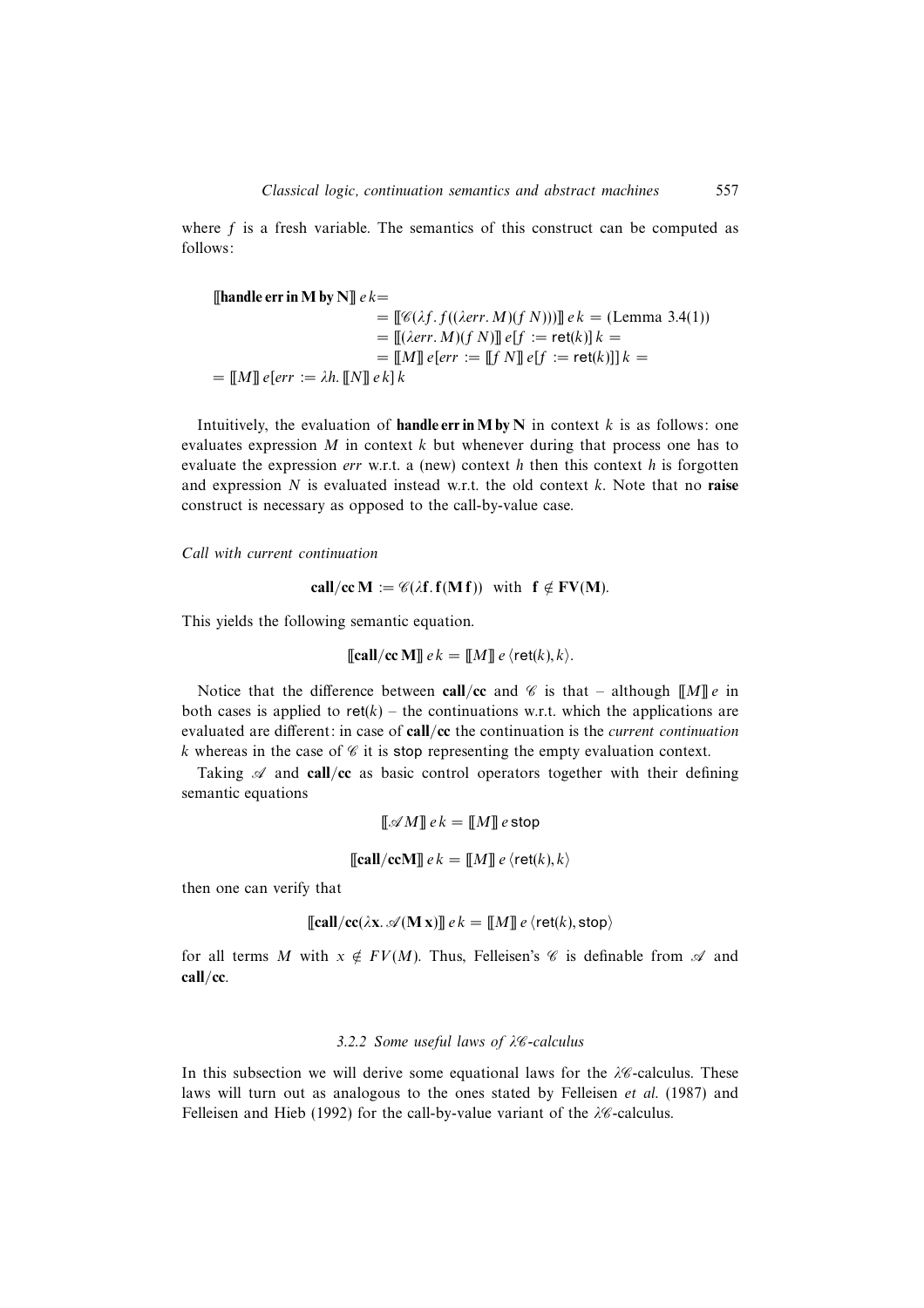#### *Theorem 3.5*

In any continuation model for the  $\lambda\mathscr{C}$ -calculus the following equalities are true for all terms  $M$ ,  $N$  and evaluation contexts  $E$ :

| $(\beta)$ | $(\lambda x.M) N = M[N/x]$                                                                                               |                                  |
|-----------|--------------------------------------------------------------------------------------------------------------------------|----------------------------------|
| (n)       | $\lambda x.(M x) = M$                                                                                                    | if $x \notin FV(M)$              |
|           | $(\mathscr{C}1) \quad \mathscr{C}(\lambda f.fM) = M$                                                                     | if $f \notin FV(M)$              |
|           | $(\mathscr{C}2) \quad \mathscr{C}(\lambda f \mathscr{L}M) = \mathscr{C}(\lambda f \mathscr{L}M(\lambda x \mathscr{L}X))$ |                                  |
|           | $(\mathscr{C}3)$ $E[\mathscr{C}M] = \mathscr{C}(\lambda f \cdot M(\lambda x, f E[x]))$                                   | with $f \notin FV(M) \cup FV(E)$ |
|           |                                                                                                                          |                                  |

*Proof*

The Substitution Lemma, i.e.  $\llbracket M[N/x] \rrbracket e = \llbracket M \rrbracket e[x := \llbracket N \rrbracket e]$  provided N is free for x in  $M$ , can be proved straightforwardly by induction on the structure of  $M$ . Using this basic fact we can show the validity of the rules  $(\beta)$  and  $(\eta)$ .

The equation  $(\mathscr{C}1)$  follows immediately from Lemma 3.4 (2).

The equation  $(\mathscr{C}2)$  is valid as

 $\llbracket \mathcal{C}(\lambda f \mathcal{C} M) \rrbracket e k =$  $\mathbb{Z} = \llbracket \lambda f \mathcal{M} \rrbracket \langle \text{ret}(k), \text{stop} \rangle = 0$  $=[\mathscr{C}M]\mathscr{E}[f]:=ret(k)]\mathscr{E}$  stop  $=$  $= \llbracket M \rrbracket e[f := \mathsf{ret}(k)] \langle \mathsf{ret}(\mathsf{stop}), \mathsf{stop} \rangle)$  $\llbracket \mathcal{C}(\lambda f \cdot M(\lambda x. \mathcal{A} x) \rrbracket e k =$  $= \llbracket \lambda f \cdot M(\lambda x. \mathcal{A} x) \rrbracket e \langle \text{ret}(k), \text{stop} \rangle =$  $=$   $[M(\lambda x. \mathcal{A}x)$ ]  $e[f] := ret(k)$ ] stop  $=$  $= \llbracket M \rrbracket e[f := \text{ret}(k)] \langle [\lbrack \lambda x. \mathcal{A} x \rbrack \rrbracket e, \text{stop} \rangle$ 

and

$$
[\![\lambda x.\mathcal{A}x]\!] \equiv \langle d, k \rangle =
$$
  
= 
$$
[\![\mathcal{A}x]\!] \equiv e[x := d]k =
$$
  
= 
$$
[\![x]\!] \equiv e[x := d] \text{ stop} = d \text{ stop} =
$$
  
= 
$$
ret(\text{stop}) \langle d, k \rangle
$$

For proving the equations (C3) assume that  $E = \prod P_1 ... P_n$  and for a continuation  $k \in C$  and an environment e let  $k_{E,e} := \langle [\![P_1]\!] \!] \, e, \ldots, \langle [\![P_n]\!] \!] \, e, k \rangle \ldots$ .

$$
\llbracket E\llbracket \mathscr{C}M \rrbracket \rrbracket \mathscr{e} \mathscr{K} = \llbracket \mathscr{C}M \rrbracket \mathscr{e} \mathscr{K}_{E,e} = \llbracket M \rrbracket \mathscr{e} \langle \text{ret}(k_{E,e}), \text{stop} \rangle
$$

and

 $[\![\mathscr{C}(\lambda f.\,M(\lambda x.\,f\,E[x]))]\!]$ ek  $\mathbb{E} = [\![\lambda f \cdot M(\lambda x. f \cdot E[x]] ]\!] \cdot e \langle \text{ret}(k), \text{stop} \rangle = 0$  $=[M(\lambda x.f E[x])] e[f := ret(k)]$  stop  $=$  $=\llbracket M \rrbracket e \langle [\![\lambda x. f\, E[x]]\!] \, e[f := \mathsf{ret}(k)], \mathsf{stop} \rangle$ .

It remains to show that  $\text{ret}(k_{E,e}) = [\![\lambda x. f\, E[x]]\!] \cdot e[f := \text{ret}(k)]$ :

$$
\llbracket \lambda x. f E[x] \rrbracket e[f := \text{ret}(k)] \langle d, h \rangle =
$$
  
= 
$$
\llbracket f E[x] \rrbracket e[f := \text{ret}(k)] [x := d] h =
$$
  
= 
$$
\text{ret}(k) \langle \llbracket E[x] \rrbracket e[x := d], h \rangle =
$$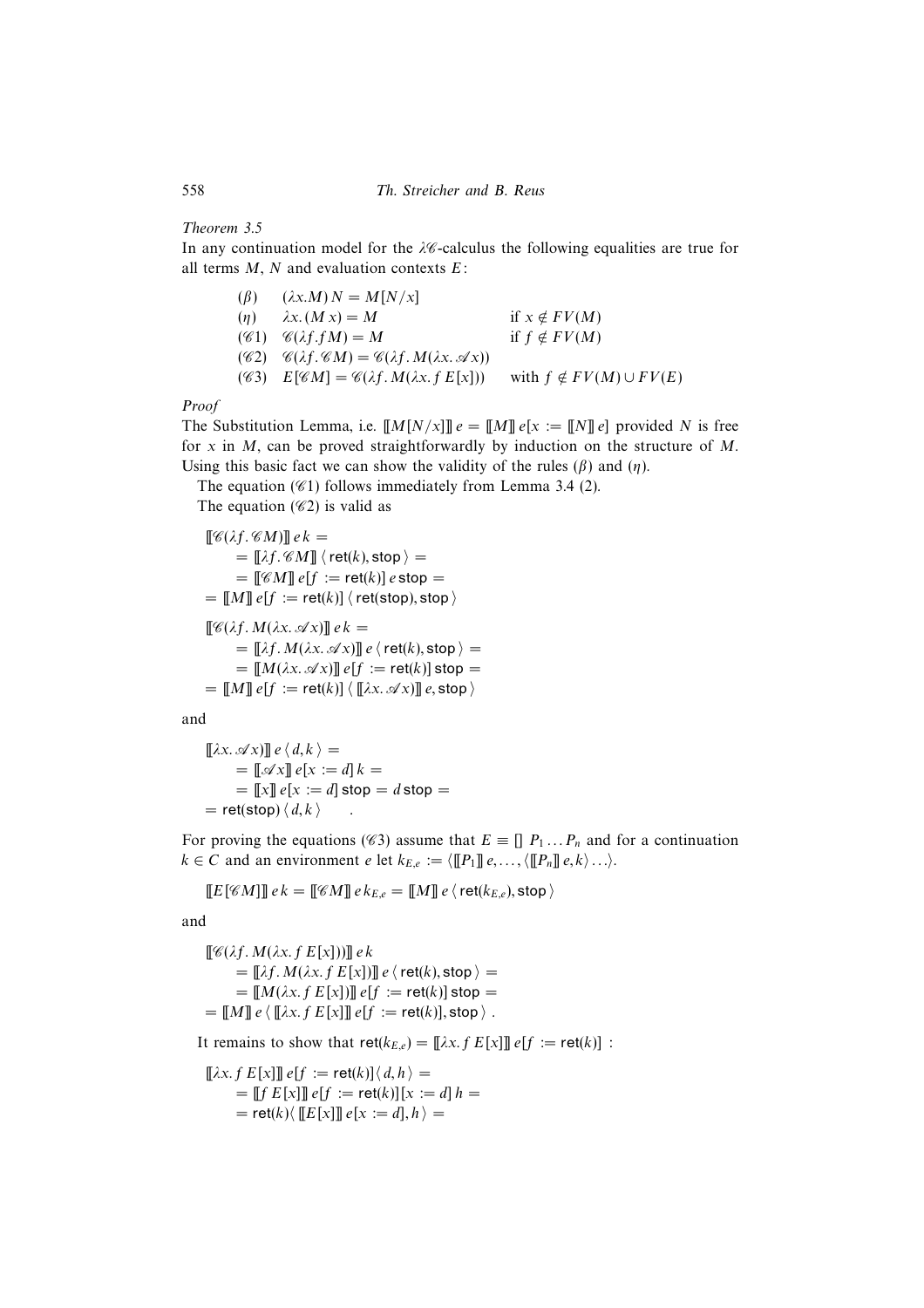$$
= [[E[x]]] e[x := d] k =
$$
  
= d k<sub>E,e[x:=d]</sub> = (as x is not free in E)  
= d k<sub>E,e</sub> =  
= ret(k<sub>E,e</sub>)/(d,h)

which finishes the proof.  $\Box$ 

*Remark 3.1* One might be inclined to postulate

$$
E[\mathscr{C}M] = M(\lambda x. E[x])
$$

as an intuitive explanation of the meaning of  $\mathscr C$ . It is, however, inconsistent as  $\mathscr{C}(\lambda f, \lambda x, x) = (\lambda f, \lambda x, x)(\lambda x, x) = \lambda x, x$  and, therefore, for all terms M we have  $M = (\lambda x. x) M = \mathcal{C}(\lambda f, \lambda x. x) M = (\lambda f, \lambda x. x) (\lambda x. x M) = \lambda x. x$ , i.e. all terms M are equal to  $\lambda x$ . x.

#### 3.3 The λµ-Calculus

In this section we will use our continuation semantics for interpreting an *untyped variant* of Parigot's  $\lambda \mu$ -calculus. The typed  $\lambda \mu$ -calculus has been introduced by Parigot (1992) in a purely syntactical way, to give a proof term assignment for classical logic formulated in natural deduction style. Here we will not further investigate the logical aspects of the  $\lambda \mu$ -calculus, but rather demonstrate that it is a flexible language for expressing general control operators.

The untyped  $\lambda \mu$ -calculus is an *extension* of the ordinary  $\lambda$ -calculus by two new syntactic categories: *continuation expressions* and R*-terms*. The underlying intuition is that ordinary terms denote elements of  $D$ , i.e. denotations,  $R$ -terms denote elements in  $R$ , i.e. responses, and continuation expressions denote elements in  $C$ , i.e. continuations. Thus the untyped  $\lambda \mu$ -calculus allows to refer explicitly to semantic objects like responses and continuations which in  $\lambda \mathscr{C}$ -calculus can be referred to only in an indirect way.

First we give the syntax of the untyped  $\lambda \mu$ -calculus in BNF-form.

#### *Definition 3.4*

Let Var and CVar be two disjoint infinite sets of *(object) variables* and *continuation variables*, respectively. We will use  $x, y, z...$  as meta-variables for object variables and  $\alpha, \beta, \gamma$ ... as meta-variables for continuation variables.

(Term)  $M ::= x \mid \lambda x.M \mid MM \mid \mu \alpha.t$  $(Cont)$   $C ::= \alpha \mid M :: C$  $(R\text{-Term}) \quad t ::= [C]M$ 

The  $\lambda \mu$ -calculus is an extension of the ordinary  $\lambda$ -calculus. Therefore, we may extend our continuation semantics for the  $\lambda$ -calculus (as given in Theorem 3.2) to the full  $\lambda \mu$ -calculus.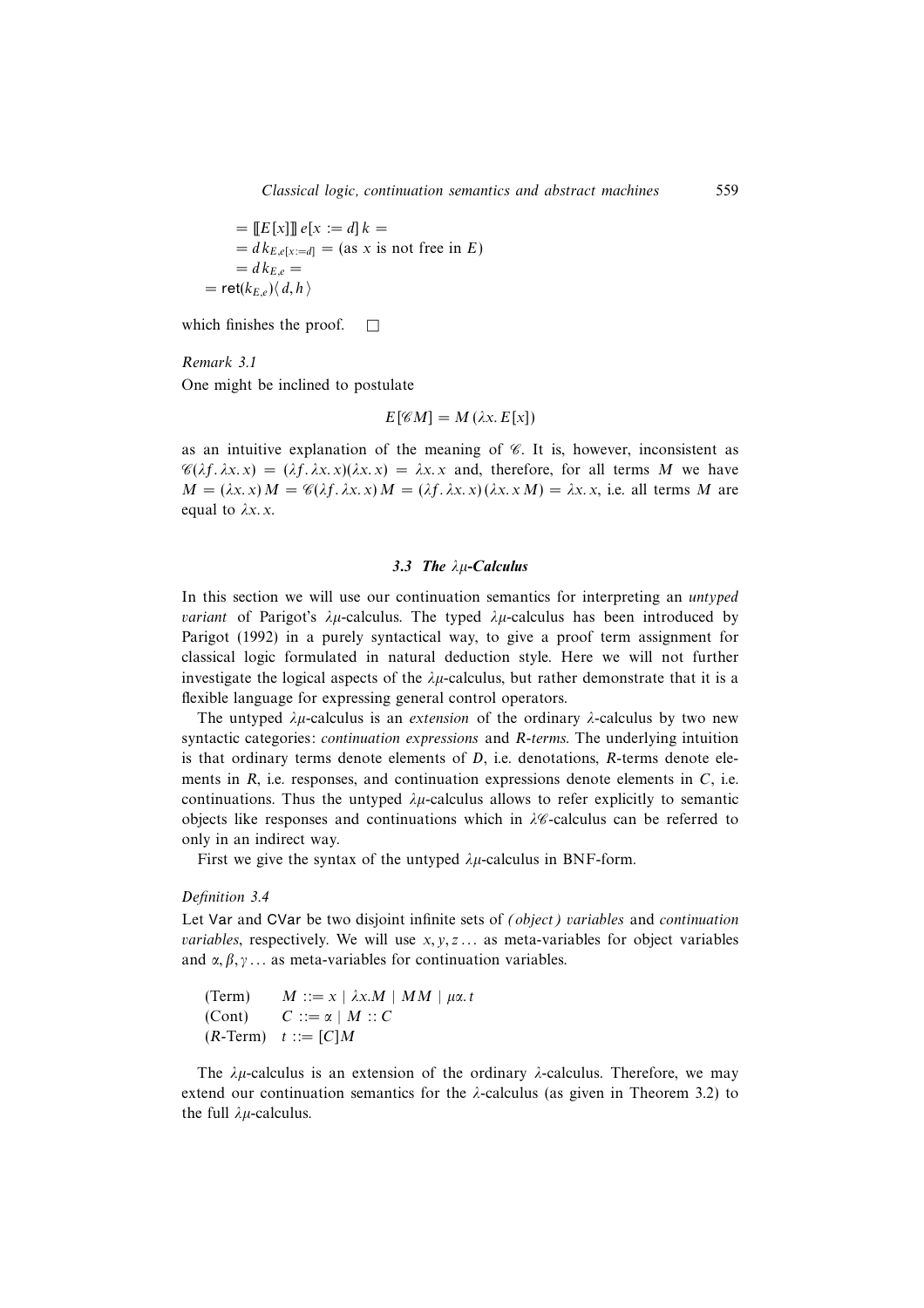560 *Th. Streicher and B. Reus*

#### *Definition 3.5*

Let  $D = R^C$  where C is the initial/terminal solution of  $C = R^C \times C$ . Let *Env* be the set of environments, i.e. functions mapping object variables to elements of D and continuations variables to elements of C. The interpretation functions

 $\llbracket \cdot \rrbracket_D$  : Term  $\rightarrow Env \rightarrow D$  $\llbracket - \rrbracket_C$  : Cont  $\rightarrow$  *Env*  $\rightarrow$  *C*  $\llbracket \cdot \rrbracket_R : R$ –Term  $\rightarrow Env \rightarrow R$ 

are defined by structural recursion as follows :

$$
\llbracket x \rrbracket_D e = e(x) \llbracket \lambda x. M \rrbracket_D e \langle d, k \rangle = \llbracket M \rrbracket_D e[x := d]k \llbracket M N \rrbracket_D e k = \llbracket M \rrbracket_D e \langle \llbracket N \rrbracket_D e, k \rangle \llbracket \mu x. t \rrbracket_D e k = \llbracket t \rrbracket_R e[x := k] \llbracket \alpha \rrbracket_C e = e(\alpha) \llbracket M \rrbracket_D e, \llbracket C \rrbracket_C e \rangle \llbracket [C]M \rrbracket_R e = \llbracket M \rrbracket_D e (\llbracket C \rrbracket_C e)
$$

Convention. We will omit the subscripts of the interpretation functions defined above as they can be read off from the term between the semantic brackets.

The idea of 'continuations as objects' is illustrated by the following example

$$
[\![\mu\alpha.[\beta]M]\!] \, e \, k = [\![M]\!] \, e[\alpha := k] \, e(\beta)
$$

swapping continuations.

Notice that Parigot's original formulation of the  $\lambda \mu$ -calculus – besides being typed rather than untyped – does not have continuation terms but only continuation variables. In our extended syntax the general form of continuation expressions is  $M_1$  :: ... ::  $M_n$  ::  $\alpha$ , i.e. continuation expressions are stacks of ordinary terms whose bottom is a continuation variable. Due to this extension, we can express the substitution  $[M : \beta/\alpha]$  directly instead of introducing it as a new primitive called 'mixed substitution' in Parigot (1992). Thus, by admitting these more general continuation expressions we get a considerable simplification of the equational presentation of  $\lambda \mu$ -calculus.

#### *Theorem 3.6*

The continuation model for the untyped  $\lambda \mu$ -calculus validates the following equational axioms.

| $(\beta)$               | $(\lambda x.M) N = M[N/x]$       |                              |
|-------------------------|----------------------------------|------------------------------|
| (n)                     | $\lambda x. (M x) = M$           | where x not free in $M$      |
| $(\beta_{\text{cont}})$ | $[C] \mu \alpha.t = t[C/\alpha]$ |                              |
| $(\eta_{\rm cont})$     | μα. [α] $M = M$                  | where $\alpha$ not free in M |
| (Swap)                  | $[C](MN) = [N :: C]M$            |                              |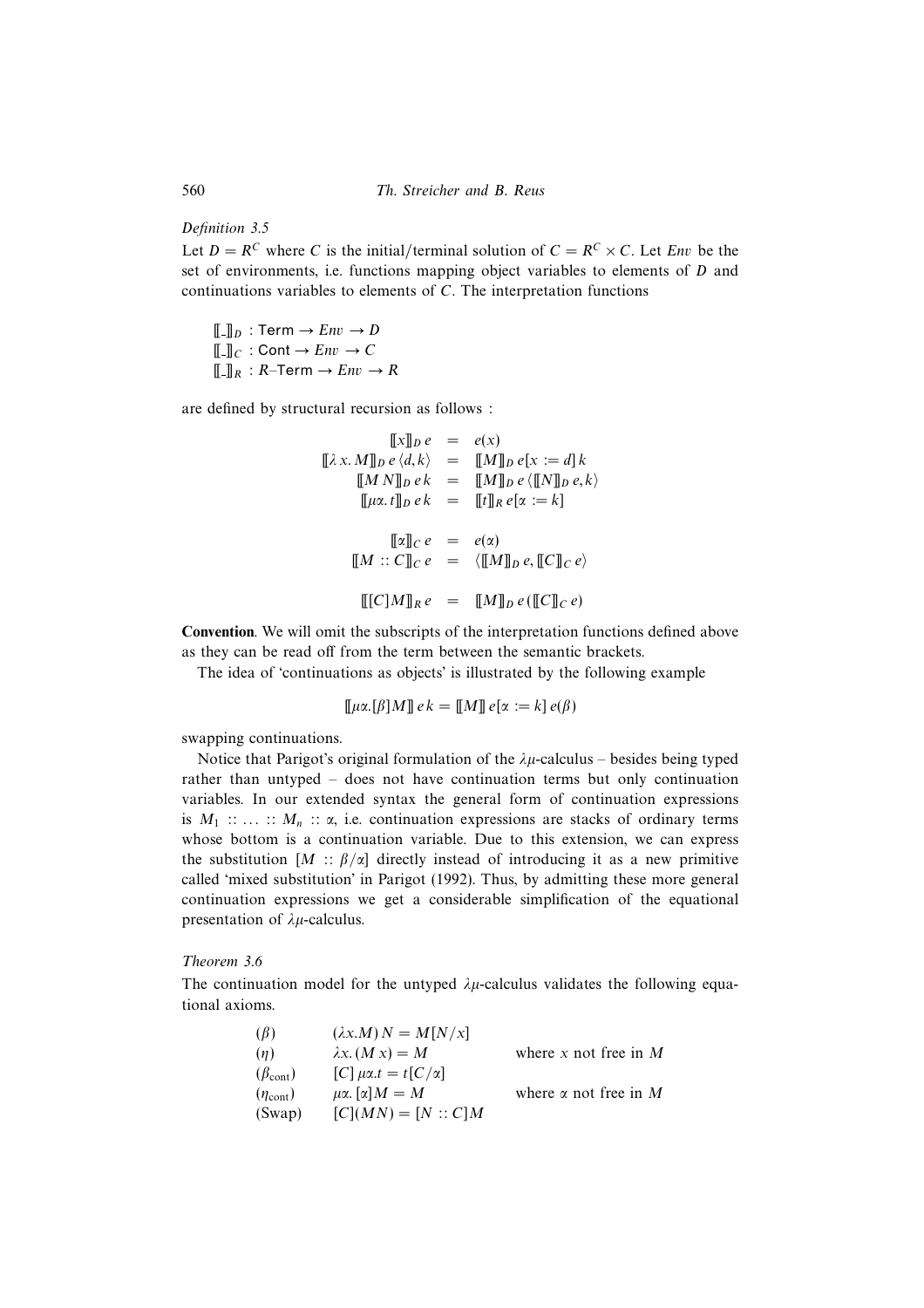#### *Proof*

The verifications of  $(\beta)$  and  $(\eta)$  are as in the proof of Theorem 3.5.

The remaining equations follow from the semantic equations of Definition 3.5 and a Substitution Lemma for continuation variables which says that for arbitrary expressions A and arbitrary continuation expressions C

$$
\llbracket A[C/\alpha] \rrbracket e = \llbracket A \rrbracket e[\alpha := \llbracket C \rrbracket e]
$$

for all  $e \in Env$ .

For  $(\beta_{\text{cont}})$  consider

$$
\llbracket [C] \mu \alpha.t \rrbracket e = \llbracket \mu \alpha.t \rrbracket e (\llbracket C \rrbracket e) = \llbracket t \rrbracket e [\alpha := \llbracket C \rrbracket e] = \llbracket t \llbracket C/\alpha \rrbracket e \, .
$$

For  $(\eta_{\text{cont}})$  consider

$$
\llbracket \mu \alpha. [\alpha] M \rrbracket e k = \llbracket [\alpha] M \rrbracket e [\alpha := k] = \llbracket M \rrbracket e [\alpha := k] (e [\alpha := k] (\alpha) ) = \llbracket M \rrbracket e k .
$$

For (Swap) consider

$$
\begin{aligned}\n\llbracket [C](MN) \rrbracket e &= \\
\llbracket MN \rrbracket e (\llbracket C \rrbracket e) &= \llbracket M \rrbracket e (\llbracket N \rrbracket e, \llbracket C \rrbracket e \rangle = \llbracket M \rrbracket e (\llbracket N :: C \rrbracket e) = \\
\llbracket [N :: C]M \rrbracket e.\n\end{aligned}
$$

 $\Box$ 

The usual control operators can now be expressed in the  $\lambda \mu$ -calculus as

$$
\mathscr{C} \equiv \lambda f. \mu \alpha. [\sigma] f(\lambda x. \mu \beta. [\alpha] x)
$$
  
call/cc  $\equiv \lambda f. \mu \alpha. [\alpha] f(\lambda x. \mu \beta. [\alpha] x)$   

$$
\mathscr{A} \equiv \lambda f. \mu \alpha. [\sigma] f
$$

where  $\sigma$  is a distinguished unbound continuation variable whose intended meaning is the distinguished continuation stop considered previously (for  $\lambda \mathscr{C}$ -calculus).

Notice that the  $\lambda \mu$ -terms above are almost identical with the semantic equations for these control operators in our previous continuation semantics for  $\lambda\mathscr{C}$ -calculus. This demonstrates that  $\lambda \mu$ -calculus reflects more closely the underlying semantics than  $\lambda$ %-calculus.

We now discuss the equation (Swap) and explain why it is crucial for simplifying the previous axiomatisations given in Parigot (1992) and Ong and Ritter (1994). The rule (Swap) does not appear in *loc.cit.* as its right hand side is not even part of his syntax. Using the rule (Swap) we can derive in our extended calculus the equation

$$
(\mu\alpha.t)M = \mu\beta.\left[\beta\right]((\mu\alpha.t)M) = \mu\beta.\left[M :: \beta\right](\mu\alpha.t) = \mu\beta.\left(t[M :: \beta/\alpha\right])
$$

employing *ordinary* substitution of continuation expressions for continuation variables. This was impossible in Parigot's original calculus where continuation variables were the only form of continuation expressions. Using the equation above we can derive the so-called  $(\zeta)$ -rule

$$
\mu\alpha.t = \lambda x.(\mu\alpha.t)x = \lambda x.\mu\beta.t[x :: \beta/\alpha]
$$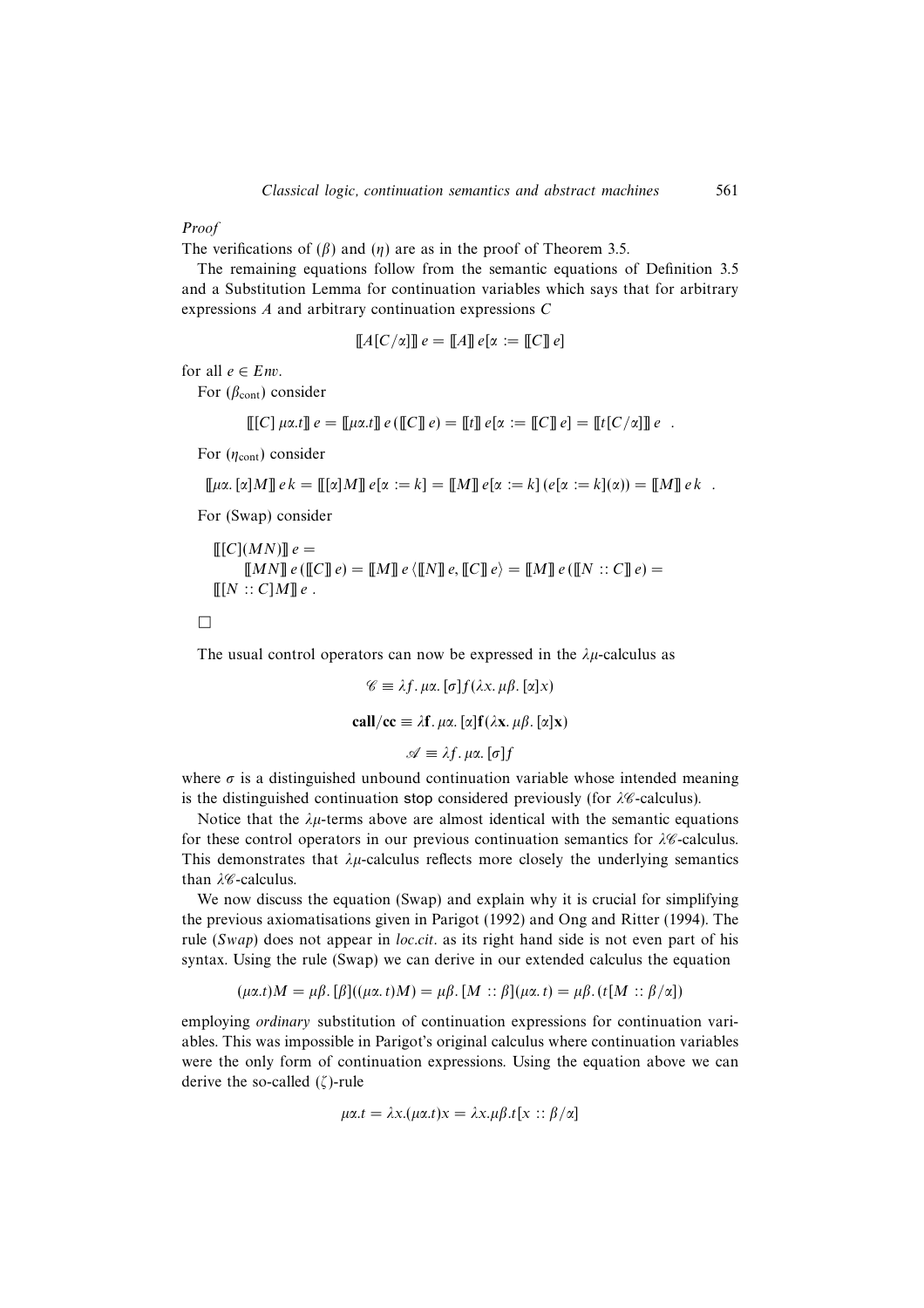which plays an essential role in Ong's treatment of  $\lambda \mu$ -calculus (Ong and Ritter, 1994; Hofmann and Streicher, 1997).

When trying to use the equations of Theorem 3.6 in order to obtain a deterministic rewrite strategy for  $\lambda \mu$ -calculus it is not clear how to orient the equation (Swap) due to its apparent symmetry.

But for giving a rewrite semantics to  $\lambda \mu$ -calculus by  $\eta_{\text{cont}}$  it suffices to give reduction rules for R-terms, i.e. expressions of the form  $[C]M$ . In order to have a deterministic evaluation strategy the rule used to rewrite an R-term  $[C]M$  should depend only upon the shape of M.

If  $M \equiv M_1M_2$  then by applying (Swap) in the direction left-to-right [C]M reduces to  $[M_2 :: C]M_1$ .

If  $M \equiv \mu \alpha$ . t then by applying ( $\beta_{\text{cont}}$ ) in the direction left-to-right [C]M reduces to  $t[C/\alpha]$ .

Using the equation (Swap) in the direction right-to-left we get

$$
[N :: C](\lambda x. M) = [C]((\lambda x. M)N) = [C](M[N/x])
$$

which – when read from left to right – tells us what to do in case of functional abstractions.

Summarizing, we have the following three rewrite rules allowing one to reduce R-terms :

## $[C](MN) \rightarrow [N :: C]M$  $[N :: C](\lambda x. M) \rightarrow [C](M[N/x])$

$$
[C](\mu\alpha.t) \to t[C/\alpha].
$$

The first two rules correspond to the transition rules of Krivine's machine for pure  $\lambda$ -calculus, which will be introduced in the next section. The third rule provides a transition rule suitable for an extension of Krivine's machine to  $\lambda \mu$ -calculus.

Though the rewrite system above contains the key ideas of Krivine's machine, it is still different from it in the respect that the formulation of the rules employs substitution as a basic operation, e.g. the second rule is essentially the  $\beta$ -rule of ordinary  $\lambda$ -calculus. The pragmatic superiority of Krivine's machine is that it avoids substitution as a basic operation (which might be quite costy as the size of terms may explode) and, instead of terms, manipulates so-called closures, i.e. terms together with an environment. Substitution will only be performed when actually needed, i.e. when applied to a term that is already a variable. This will be achieved by a further transition rule of Krivine's machine.

#### 4 From continuation semantics to abstract machines

The aim of this section is to give a *rational reconstruction* of the operational semantics of λ-calculi with control features by deriving abstract machines from their continuation semantics.

Usually, these machines compute only weak head normal forms. It is straightforward to extend them to machines computing head normal forms and for these we can prove computational adequacy w.r.t. our continuation semantics.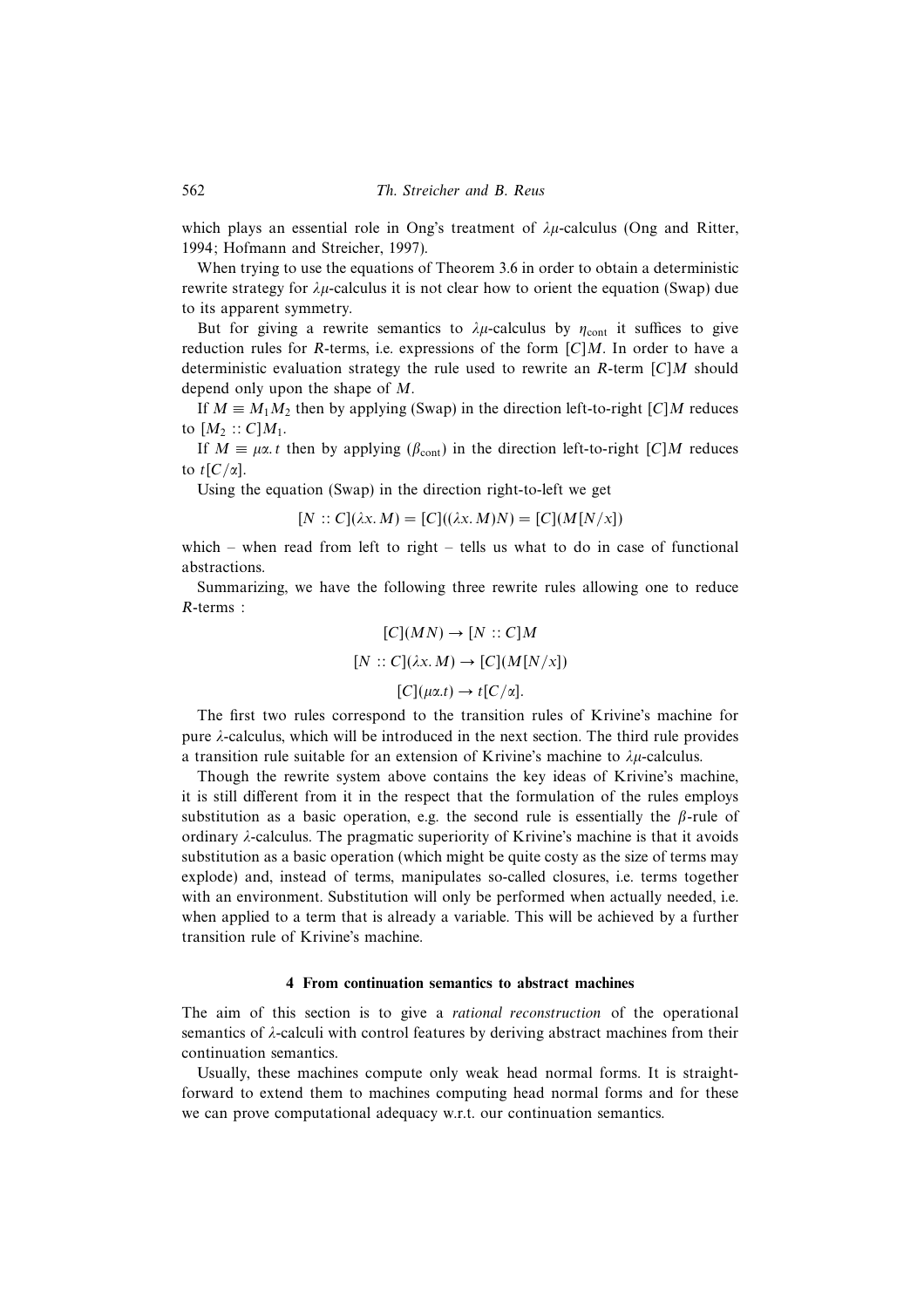#### 4.1 The  $\lambda$ C-calculus

In this section we will derive an abstract machine for  $\lambda \mathscr{C}$ -calculus based on its continuation semantics as introduced in section 3.2 by turning the semantic equations into transition rules. Our abstract machine for  $\lambda \mathscr{C}$ -calculus will be an extension of Krivine's machine for pure untyped λ-calculus (Abadi *et al.*, 1991).

#### *4.1.1 Krivine's machine*

Any semantic equation of Definition 3.3 is of the form

$$
\llbracket M \rrbracket e k = \llbracket M' \rrbracket e' k'
$$

where M, M' are terms, e, e' are environments and  $k, k'$  are continuations. Expressions of the form  $\llbracket M \rrbracket$  e denote elements of D and can be considered simply as pairs of terms and environments, traditionally called *closures*. In the presence of control operator  $\mathscr{C}$ , closures may also be of the form ret(k) where k is a continuation. Continuation expressions are of the form stop or  $\langle c, k \rangle$ , where c is a closure and k is a continuation expression. Thus continuation expressions are simply *stacks of closures* (with stop as empty stack).

This suggests to define a machine whose states are pairs whose first component is a closure and whose second component is a stack of closures. As already noted above, a closure is a pair of a term and an environment binding finitely many variables to closures. The rewrite rules of the machine operating on states will mimic the semantic equations of Definition 3.3. We will relate the machine arising this way to the continuation semantics by defining interpretation functions mapping *closures* to elements of D, *stacks* to elements of C, *environments* to functions from Var to D and *states* to elements of Σ.

We first give a definition of Krivine's machine.

#### *Definition 4.1*

If A and B are sets then  $A \rightarrow_{fin} B$  denotes the set of finite partial functions from A to B. For any  $e \in A \rightarrow_{fin} B$  we write dom(e) for the finite subset of A where e is defined.

The sets Term of terms, Env of environments, Clos of closures, Stack of stacks (of closures) and State of machine states are defined inductively as follows:

> (Term)  $M$  ::=  $x | \lambda x.M | M M | \mathcal{C}$ (Env) env  $\in$  Var  $\rightarrow$ <sub>fin</sub> Clos  $(Clos)$   $c$   $::= [M, env]$  |  $ret(S)$ (Stack) S ::= stop  $\langle c, S \rangle$ (State)  $\sigma$  ::=  $\langle c, S \rangle$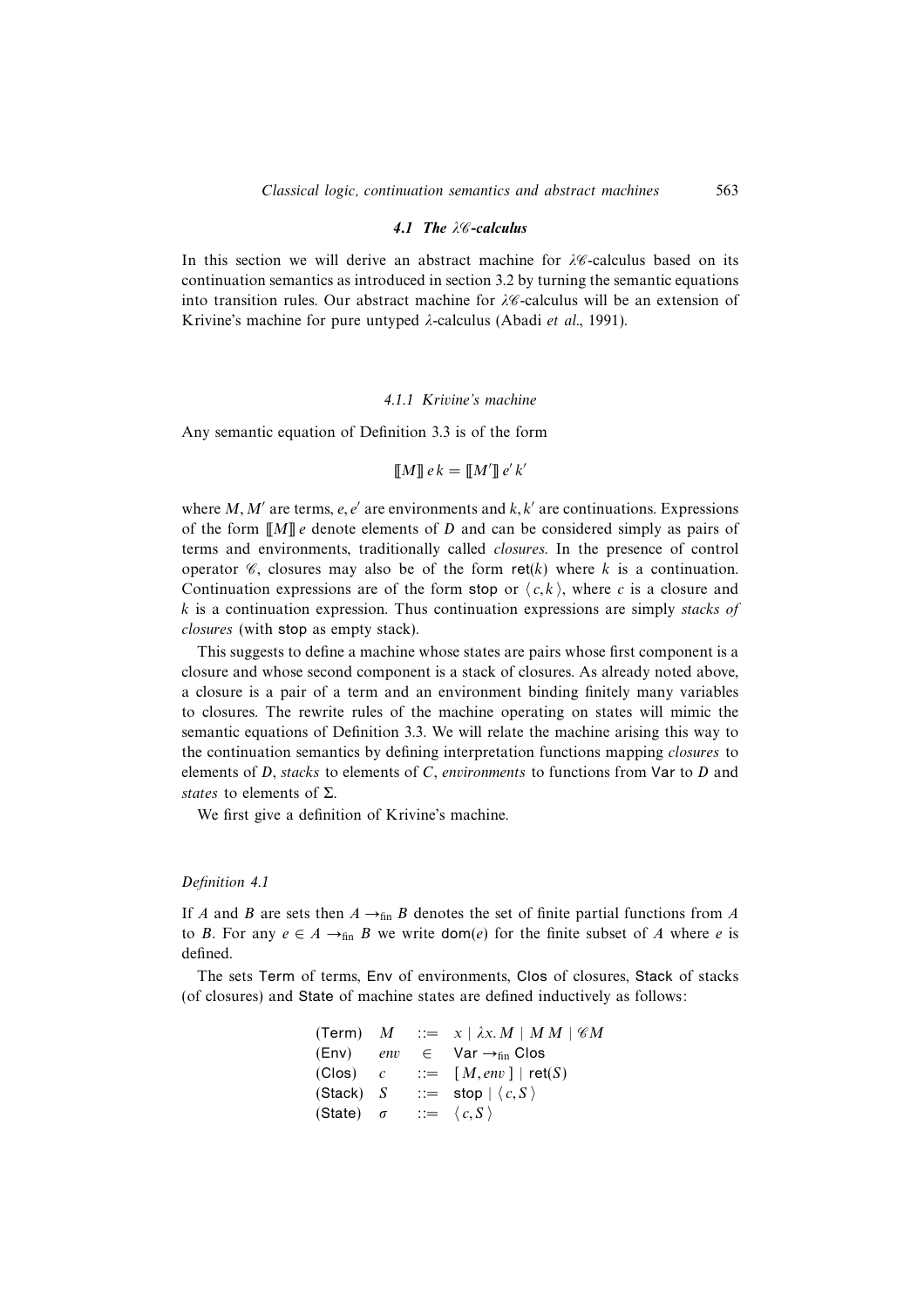564 *Th. Streicher and B. Reus*

The binary transition relation  $\rightarrow$  on State is given by the following transition rules:

(Var)  $\langle [x, env], S \rangle \rightarrow \langle env(x), S \rangle$  if  $x \in \text{dom}(env)$ (Fun)  $\langle [\lambda x. M, env], \langle c, S \rangle \rangle \rightarrow \langle [M, env[x := c]], S \rangle$ (App)  $\langle [M \ N, env], S \rangle$   $\rightarrow$   $\langle [M, env], \langle [N, env], S \rangle \rangle$ (C)  $\langle [\mathcal{C}M, env], S \rangle \rightarrow \langle [M, env], \langle ret(S), stop \rangle \rangle$  $(Ret) \langle ret(S), \langle c, S' \rangle \rangle$  $\rightarrow \langle c, S \rangle$ 

We write trans for the partial function whose graph is  $\rightarrow$ . Notice that  $\rightarrow$  is deterministic, i.e. if  $\sigma \to \sigma_1$  and  $\sigma \to \sigma_2$  then  $\sigma_1$  and  $\sigma_2$  are equal. Let Eval be the partial function associating with any state  $\sigma$  the state trans<sup>n</sup>( $\sigma$ ) where trans<sup>n+1</sup>( $\sigma$ ) is undefined and trans<sup>i</sup>( $\sigma$ ) is defined for all  $i \le n$ . If trans<sup>n</sup>( $\sigma$ ) is defined for all *n* then Eval( $\sigma$ ) is undefined. A state  $\sigma$  is final iff trans( $\sigma$ ) is undefined. Obviously, a state  $\sigma$ is final iff it is of one of the following forms:

- (i)  $\langle [x, env], S \rangle$  with  $x \notin dom(\text{env})$
- (ii)  $\langle [\lambda x. M, env], stop \rangle$
- (iii)  $\langle \text{ret}(S), \text{stop} \rangle$

Thus, final states are *either* a head variable followed by a list of closures (case (i)) or the stack is empty and the first component is a function definition either of the form  $[\lambda x. M, env]$  (case (ii)) or of the form ret(S) (case (iii)).

Next we define the denotational semantics of Krivine's Machine (KM).

#### *Definition 4.2* The interpretation functions

 $[\![ . ]\!]_{State}$ : State  $\rightarrow \Sigma$  $\llbracket \cdot \rrbracket_{\text{Clos}} : \text{Clos} \rightarrow D$  $\llbracket \_ \rrbracket_{\text{Env}} : \text{Env} \rightarrow \text{Var} \rightarrow D$  $[\![\cdot]\!]_{Stack}$ : Stack  $\rightarrow C$ 

are given by the following semantic equations

| $\llbracket \langle c, S \rangle \rrbracket_{\text{State}}$                                                                                                                                               |         | $=$ $\llbracket c \rrbracket_{\text{Clos}} (\llbracket S \rrbracket_{\text{Stack}})$                                                                    |
|-----------------------------------------------------------------------------------------------------------------------------------------------------------------------------------------------------------|---------|---------------------------------------------------------------------------------------------------------------------------------------------------------|
| $\llbracket \langle c, S \rangle \rrbracket_{\text{Stack}}$<br>$[\![\mathsf{stop}]\!]_{\text{Stack}}$                                                                                                     |         | $= \langle [\![c]\!]_{\text{Clos}}, [\![S]\!]_{\text{Stack}} \rangle$<br>$= \top_C := \langle \top_D, [\![ \mathsf{stop} ]\!]_{\mathsf{Stack}} \rangle$ |
| $\llbracket env \rrbracket_{\text{Env}}(x)$                                                                                                                                                               | $=$ $-$ | if $x \in \text{dom}(env)$ then $[\![env(x)]\!]_{\text{Clos}}$ else $\top_D$                                                                            |
| $\llbracket \llbracket M, env \rrbracket \rrbracket_{\text{Clos}} =$<br>$[\lbrack \lbrack \text{ret}(S) \rbrack \rbrack_{\text{Clos}} \langle d, k \rangle = d [\lbrack S \rbrack \rbrack_{\text{Stack}}$ |         | $\ M\ $ $\ env\ _{\text{Env}}$                                                                                                                          |

where  $\top_D = \lambda k$ . ⊤ (recall that  $R = \Sigma$ ) and for a term M its semantics [[M]] is defined as in Definition 3.3.

The next theorem states the correctness of Krivine's machine.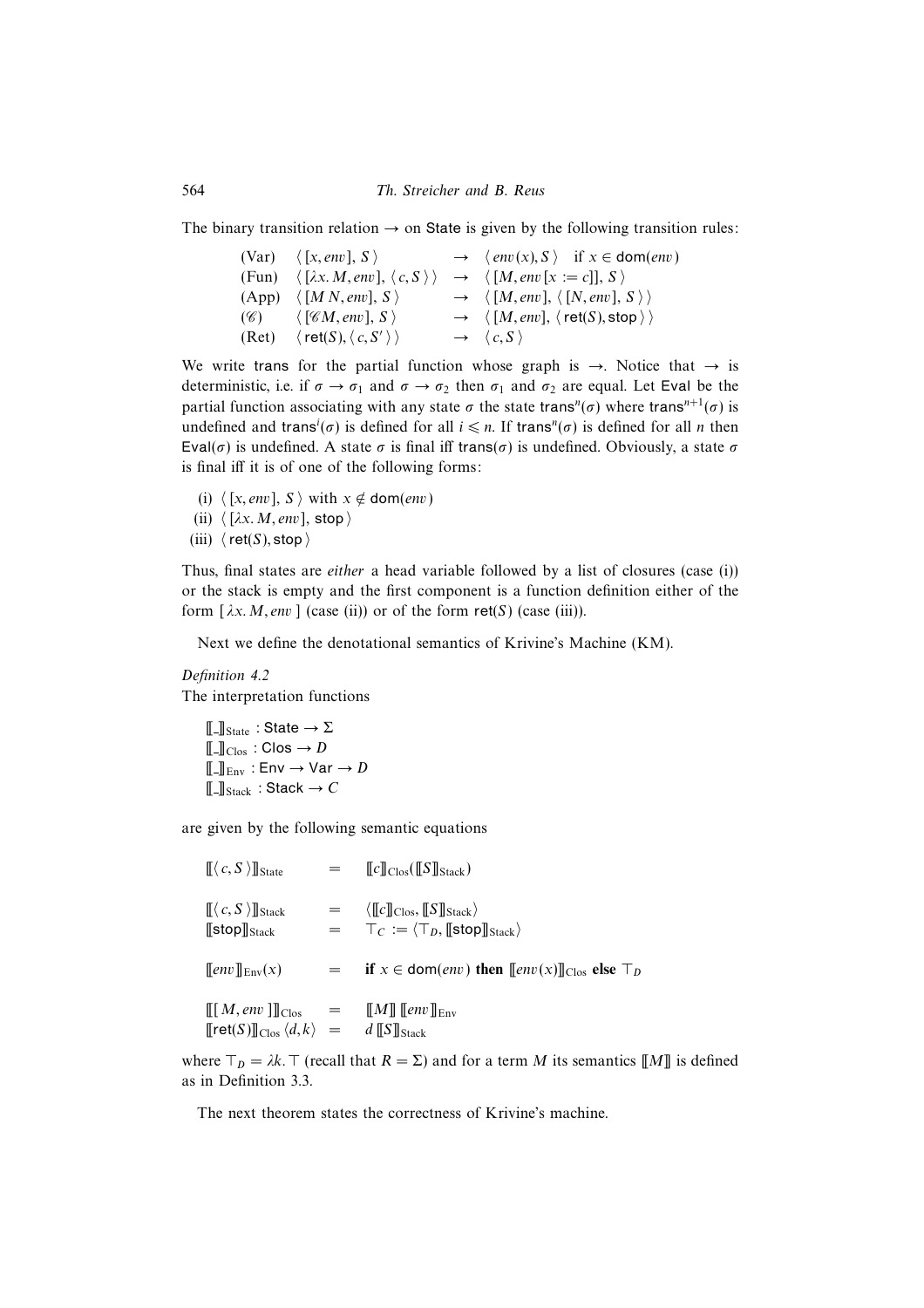*Theorem 4.1*

(1) For all terms  $M$  it holds that

 $\llbracket \langle [M, \epsilon], \text{stop} \rangle \rrbracket_{\text{State}} = \llbracket M \rrbracket \, e_\top \top_C$ 

where  $\epsilon$  is the empty environment and  $e_{\perp}(x) = \top_D$  for all variables x.

(2) The relation  $\rightarrow$  preserves semantics of states, i.e. for all states  $\sigma$ ,  $\sigma'$  it holds that

$$
\sigma \to \sigma'
$$
 implies  $[\![\sigma]\!]_{\text{State}} = [\![\sigma']\!]_{\text{State}}.$ 

*Proof*

(1) follows immediately from the semantic equations of Definition 4.2. (2) is proved by straightforward case analysis on  $\sigma \rightarrow \sigma'$  employing the semantic equations of Definition 3.3 and Definition 4.2.  $\Box$ 

This is a rather minimal form of correctness stating only that the transitions of the machine preserve the semantics of states. Nevertheless, it might happen for a term M that Eval( $\langle [M, \epsilon],$  stop)) is undefined, i.e. the machine started with initial state  $\langle [M, \epsilon],$  stop  $\rangle$  never halts, although  $[[\langle [M, \epsilon], \text{stop} \rangle]]_{\text{State}} = \top$ , i.e. 'semantically' it should terminate.

Actually, one would like that

 $[[\langle [M,\epsilon], \text{stop} \rangle]]_{\text{State}} = \top$  iff Eval( $\langle [M,\epsilon], \text{stop} \rangle$ ) is defined

i.e. that the machine started with initial state  $\langle [M, \epsilon],$  stop  $\rangle$  eventually halts if and only if it halts 'semantically', i.e.  $\llbracket \langle [M, \epsilon], \text{stop} \rangle \rrbracket_{\text{State}} = \top$ . Such an equivalence is commonly called *computational adequacy* because it says that operational and semantical notions of termination are equivalent, i.e. the *denotational semantics is adequate w.r.t. the operational behaviour*.

The implication from left to right will be proved in section 4.1.2 in Theorem 4.4(ii). But the reverse direction cannot be true in general for the following reason. The term  $\Omega \equiv (\lambda x. x x) (\lambda x. x x)$  does not have a head normal form and therefore  $\lambda x. \Omega$  does not have a head normal form either. Therefore, by Theorem 3.3  $\left[ \left\langle \left[ \lambda x, \Omega, \epsilon \right], \mathsf{stop} \right\rangle \right]$ <sub>State</sub> =  $\perp$  though  $\langle [\lambda x, \Omega, \epsilon],$  stop  $\rangle$  is already a final state and thus Eval( $\langle [\lambda x, \Omega, \epsilon],$  stop  $\rangle$ ) is defined.

The reason for this 'failure' is that Krivine's machine does not compute head normal forms but *weak* head normal forms.

#### *Theorem 4.2*

A term M has a weak head normal form iff  $Eval(\langle [M, \epsilon], stop \rangle)$  is defined where  $\epsilon$ is the empty environment.

#### *Proof*

For a precise proof one has to introduce a λ-calculus with *explicit substitution* as done in detail in Abadi *et al*. (1991) and Curien (1991). Here we only give an intuitive relation between reduction steps in Krivine's machine and steps of the weak head reduction.

The reduction steps (Fun), (Ret) of Krivine's machine correspond to  $\beta$ -reduction steps in the process of weak head reduction. Reduction step  $(\mathscr{C})$  of Krivine's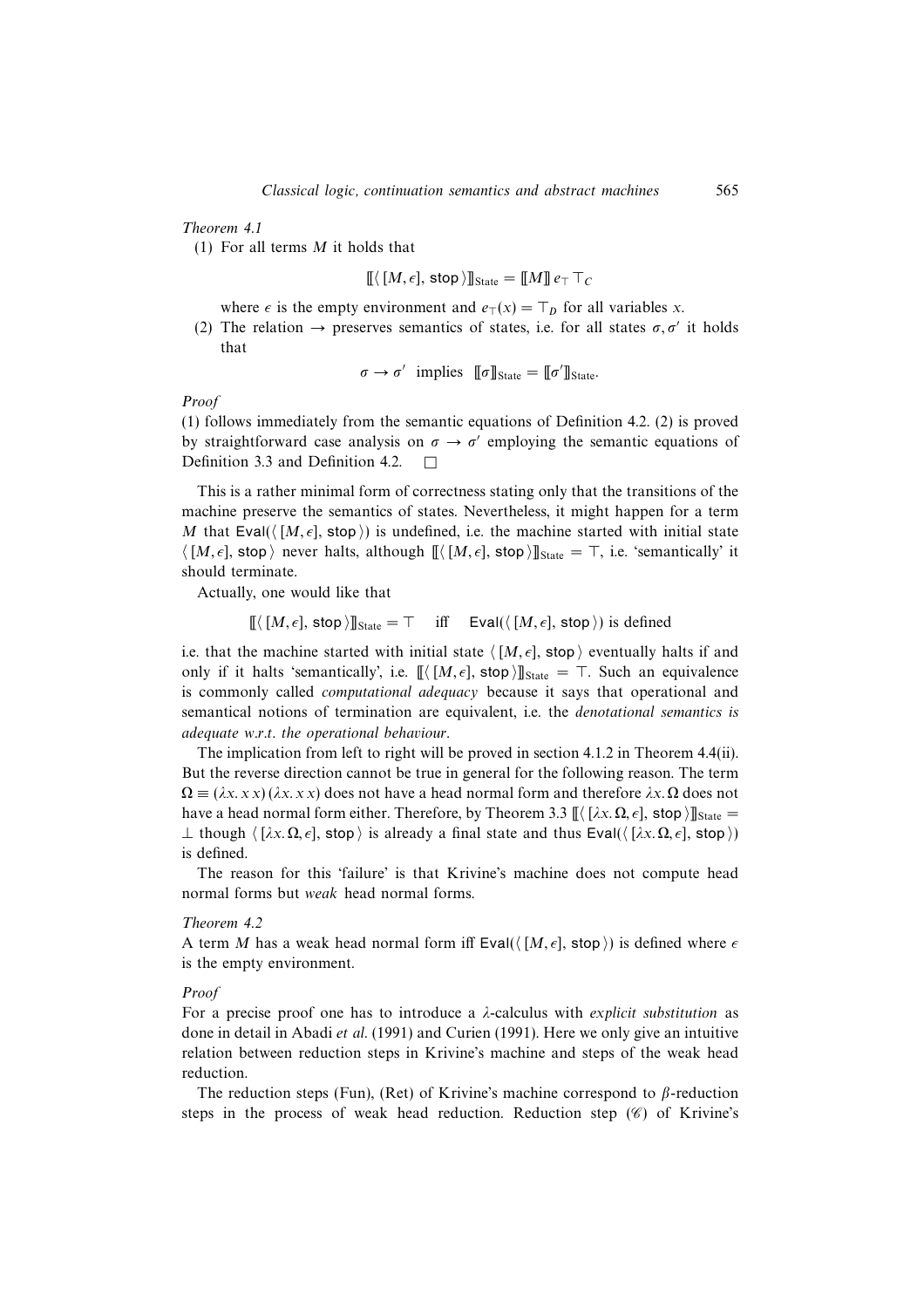machine corresponds to step  $(\mathscr{C})$  in the process of weak head reduction, where ret(S) corresponds to  $\lambda x. \mathcal{C}(\lambda f. E[x])$  and S is the stack corresponding to evaluation context E. The rule (App) of Krivine's machine allows to store the current evaluation context on the stack. The rule (Var) handles substitution. It has to be noted that substitution is actually performed only when applied to a variable. The rule (App) distributes substitution over the components of an application term. A substitution applied to a  $\lambda$ -abstraction is never performed as we are only interested in (weak) head normal forms.  $\square$ 

#### *4.1.2 Extended Krivine's machine and its computational adequacy*

Now we define an extension of Krivine's machine computing head normal forms instead of only weak head normal forms. For this Extended Krivine's machine we prove a computational adequacy theorem which says that for every term M there is a terminating sequence of transitions, starting starting from initial state  $\langle [M, \epsilon],$  stop  $\rangle$ iff the denotation of this initial state equals ⊤.

#### *Definition 4.3*

Let  $\rightarrow$ <sub>h</sub> be the binary transition relation on State containing the relation  $\rightarrow$  of Definition 4.1 augmented by the rules

```
(Fun-h) \langle \lceil \lambda x. M, env \rceil, stop \rangle \rightarrow_h \langle \lceil M[y/x], env \rceil, stop \rangle(Ret-h) \langle \text{ret}(S), \text{stop} \rangle \longrightarrow_h \langle [y, \epsilon], S \rangle
```
where in both cases y is a *fresh* variable (which in case of (Fun-h) in particular means that  $y \notin \text{dom}(env)$ ).

The resulting extension of Krivine's machine will be called the *Extended Krivine's machine*.

Let trans-h and Eval-h be defined analogously to Definition 4.1. A state  $\sigma$  is *h-final* iff trans-h(σ) is undefined. Obviously, a state σ is *h-final* iff it is of the form  $\langle$  [x, *env*], S  $\rangle$  with  $x \in \text{Var}$  and  $x \notin \text{dom}(env)$ .

#### *Remark 4.1*

The Extended Krivine's machine with  $\rightarrow$ <sub>h</sub> as transition relation is a modification which allows us to compute head normal forms, and not only weak head normal forms, since whenever computation reaches a state of the form  $\langle [\lambda x. M, env], stop \rangle$ or of the form  $\langle \text{ret}(S), \text{stop} \rangle$  – both corresponding to a functional abstraction – then one introduces a fresh variable for the bound variable and proceeds with the computation.

The introduction of the fresh variable may be considered as a 'side effect' of a transition of the form (Fun-h) or (Ret-h). One could keep track of these side-effects by adding a further component to the state, namely a list of variables where in steps (Fun-h) and (Ret-h) the new fresh variable  $\nu$  is added to the list of variables, and in all other steps the list remains unchanged. Thus, when computation has finished one has a list of fresh variables corresponding to the  $\lambda$ -prefix of the head normal form, together with a head variable which can be read off from the final state, and a list of closures corresponding to the list of arguments for the head variable. To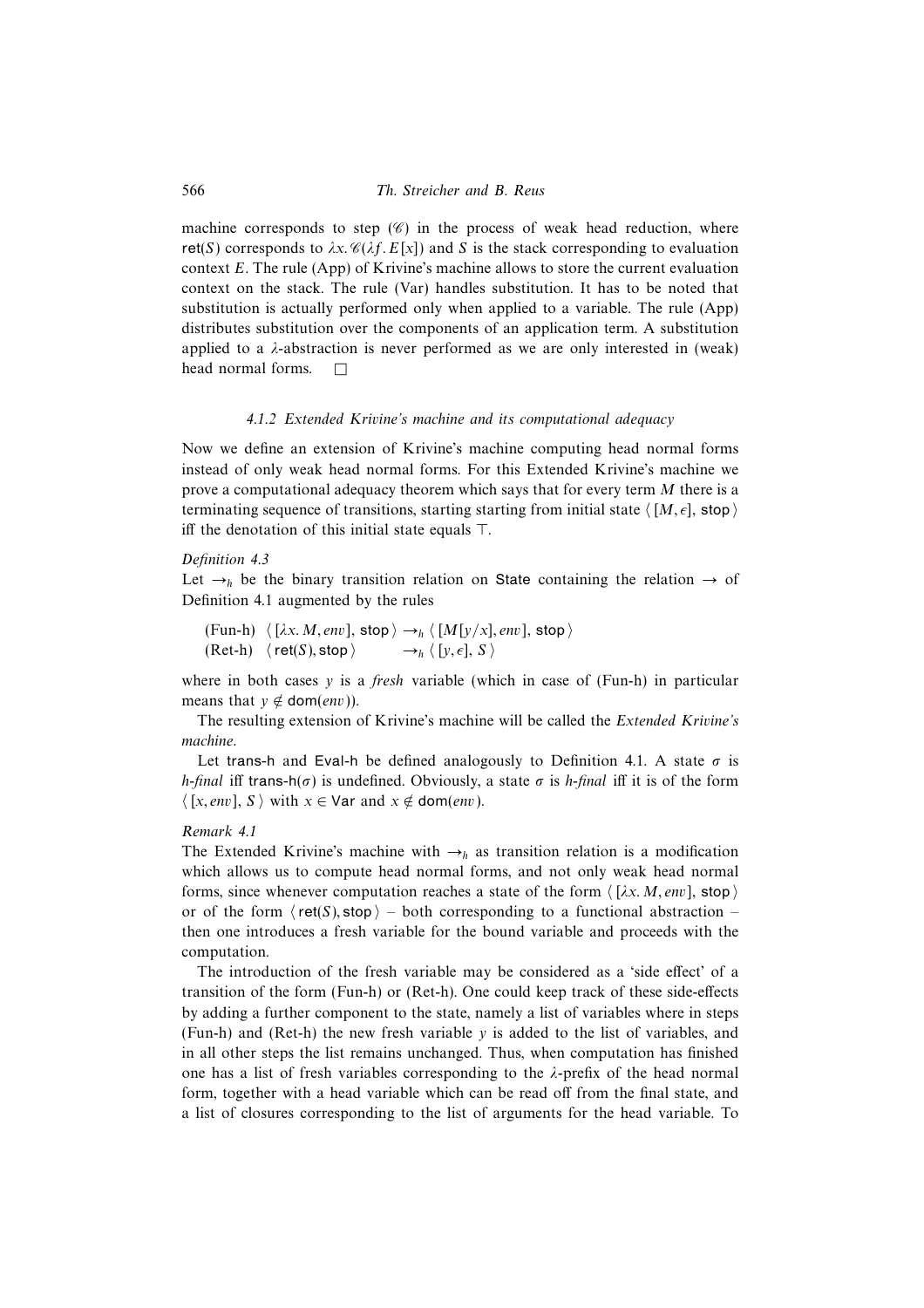compute normal forms by leftmost-outermost strategy, one could now apply the machine recursively to each of these closures in parallel.

We now prove the computational adequacy of the Extended Krivine's Machine.

#### *Theorem 4.3*

For all  $\sigma \in$  State it holds that  $[\![\sigma]\!]_{State} = \top$  iff  $\sigma \in$  dom(Eval-h), i.e. Extended Krivine's Machine stops when started with initial state  $\sigma$ .

#### *Proof*

First notice that there exist relations – so-called *inclusive predicates* –

 $R_{\text{State}} \subseteq \Sigma \times \text{State}$  $R_{\text{Stack}} \subseteq C \times \text{Stack}$  $R_{\text{Clos}} \subseteq D \times \text{Clos}$  $R_{\text{Env}} \subseteq (Var \rightarrow D) \times Env$  $R_{\text{Term}} \subseteq ((\text{Var} \rightarrow D) \rightarrow D) \times \text{Term}$ 

satisfying the requirements:

| u R $_{\rm State}\,\sigma$                                   | $\Leftrightarrow u = \top$ implies $\sigma \in \text{dom}(Eval-h)$                              |
|--------------------------------------------------------------|-------------------------------------------------------------------------------------------------|
| $k$ $R_{\rm Stack}$ stop                                     | always valid                                                                                    |
| $\langle d, k \rangle R_{\text{Stack}} \langle c, S \rangle$ | $\Leftrightarrow$ d R <sub>Clos</sub> c and k R <sub>Stack</sub> S                              |
| d R $_{\rm Clos}$ c                                          | $\Leftrightarrow$ $\forall k \, R_{\text{Stack}} S. d(k) R_{\text{State}} \langle c, S \rangle$ |
| e R $_{\rm Env}$ env                                         | $\Leftrightarrow$ $\forall x \in \text{dom}(env) \cdot e(x) R_{\text{Clos}} env(x)$             |
| $f$ $R_{\rm Term}$ $M$                                       | $\Leftrightarrow$ $\forall e \, R_{\text{Env}} \, env. f(e) \, R_{\text{Clos}} \, [M, env].$    |

An elegant *general* method for the construction of such inclusive predicates for the initial/terminal solution of an arbitrary domain equation and its associated language has been given by Pitts (1994), to which we refer for a proof. We do not repeat Pitt's argument here as for the purposes of our proof; we only need the *mere existence* of the required inclusive predicates.

But now, from the existence of the inclusive predicates and the required equivalences for them one shows by straightforward (simultaneous) structural induction that

| $\llbracket \sigma \rrbracket_{\text{State}} R_{\text{State}} \sigma$ | for all $\sigma \in$ State    |
|-----------------------------------------------------------------------|-------------------------------|
| $\llbracket S \rrbracket_{\text{Stack}} R_{\text{Stack}} S$           | for all $S \in$ Stack         |
| $\llbracket c \rrbracket_{\text{Clos}} R_{\text{Clos}} c$             | for all $c \in \mathsf{Clos}$ |
| $\llbracket env \rrbracket_{\text{Env}} R_{\text{Env}}$ env           | for all $env \in Env$         |
| $\llbracket M \rrbracket\, R_{\mathsf{Term}}\, M$                     | for all terms $M$ .           |

Thus, for all  $\sigma \in$  State we have  $[\![\sigma]\!]_{State}$  R<sub>State</sub>  $\sigma$ , i.e.  $\sigma \in$  dom(Eval-h) if  $[\![\sigma]\!]_{State} = \top$ , which proves the implication from left to right.

The implication from right to left follows from the facts that the transition relation  $\rightarrow$ <sub>h</sub> preserves denotations of states and that the denotation of final states is ⊤ (as if  $\langle [x, env], S \rangle$  is a final state then  $x \notin dom(\text{env})$  and, therefore,  $[lenv]_{Env}(x) = \top$ .  $\Box$ 

As a consequence, we get the following theorem.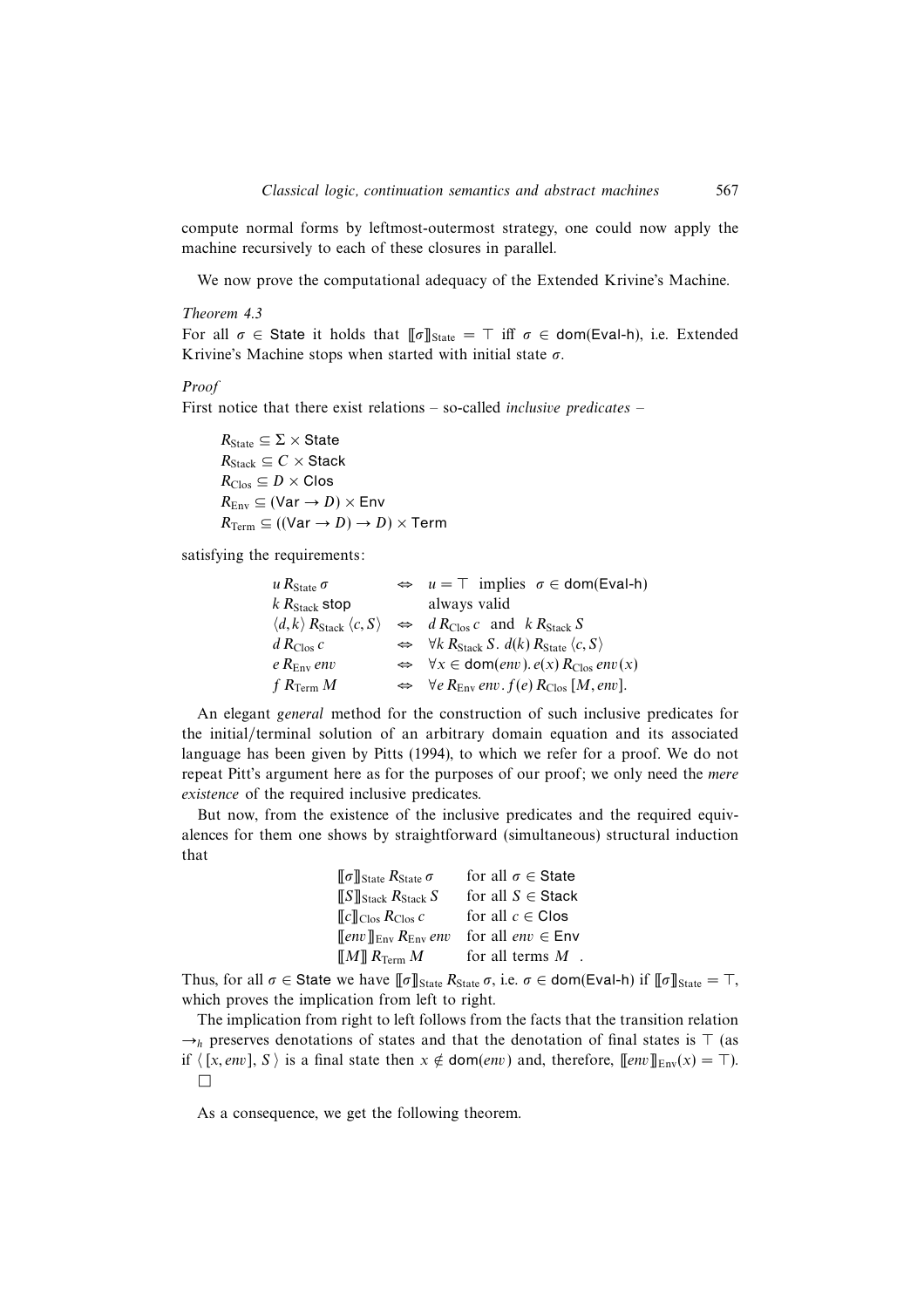568 *Th. Streicher and B. Reus*

#### *Theorem 4.4*

Let  $\epsilon$  be the empty environment. Then for any term M

- (i)  $\llbracket M \rrbracket \, e_\top \neq \bot_D \Leftrightarrow \langle \, [M, \epsilon], \, \text{stop} \, \rangle \in \text{dom}(\text{Eval-h})$
- (ii)  $\llbracket M \rrbracket \, e_\top \neq \bot_D \Rightarrow \langle \llbracket M, \epsilon \rrbracket, \text{stop} \rangle \in \text{dom}(\text{Eval}).$

#### *Proof*

First notice that, by Theorem 4.1 (1), we have  $\llbracket \langle [M, \epsilon], \text{stop} \rangle \rrbracket_{\text{State}} = \llbracket M \rrbracket \, e_\top \top_C$ and therefore  $\llbracket M \rrbracket e_{\top} \neq \bot_D$  iff  $\llbracket M \rrbracket e_{\top} \top_C = \top$  iff  $\llbracket \langle [M, \epsilon], \text{stop} \rangle \rrbracket_{\text{State}} = \top$ . Now by instantiating  $\sigma = \langle [M, \epsilon], \text{stop} \rangle$  claim (i) follows immediately from Theorem 4.3.

Claim (ii) follows from (i) by the fact that  $dom(Eval-h)$  is contained in  $dom(Eval)$ as  $\rightarrow$  is a subrelation of  $\rightarrow$ <sub>h</sub>.  $\square$ 

The reverse implication of (ii) in the above theorem does not hold as the containment of dom(Eval-h) in dom(Eval) is *proper* even for states of the form  $\langle [M, \epsilon], \text{stop} \rangle$  (e.g. when M has a weak head normal form but not a head normal form as is the case for  $M = \lambda x \cdot \Omega$ .

#### 4.2 The λµ-calculus

In this section we derive an abstract machine for  $\lambda \mu$ -calculus based on its continuation semantics as introduced in section 3.3. As for  $\lambda$ %-calculus the method of derivation again will be to consider the semantic equations as transition rules of the abstract machine.

Our abstract machine for  $\lambda \mu$ -calculus will be an extension of Krivine's machine for the untyped  $\lambda$ -calculus without control operators. It will turn out that the distinguishing feature of  $\lambda\mu$ -calculus is that there are continuation variables which can be assigned continuations by environments. Thus, we have an extended notion of environment which assign *denotations* to *object* variables and *continuations* to *continuation variables*. We write Var for the set of object variables and CVar for the set of continuation variables.

We will not employ our extended syntax of section 3.3, but stick to Parigot's original language. The reason for this is that the extended language is only needed for formulating the rule (Swap) simplifying equational reasoning in  $\lambda \mu$ -calculus. Therefore, the only term formation rule besides those for pure untyped  $\lambda$ -calculus is the following:  $\mu\alpha$ . [β]M is a term if M is a term and  $\alpha$ ,  $\beta$  are continuation variables.

#### *4.2.1 Krivine's machine for* λµ*-calculus*

Before giving the precise definition, we informally describe the components of Krivine's machine for  $\lambda \mu$ -calculus. Note that a similar machine has been found independently by de Groote (1996), *albeit by purely syntactical methods* which seem, however, to be more complicated than our semantic approach, in the authors' opinion.

States will be pairs  $\langle c, S \rangle$  where c is a closure and S is a stack representing a continuation.

Due to the absence of  $\mathscr C$  and ret, closures will now simply be pairs  $[M, env]$ where M is a term and *env* is an environment.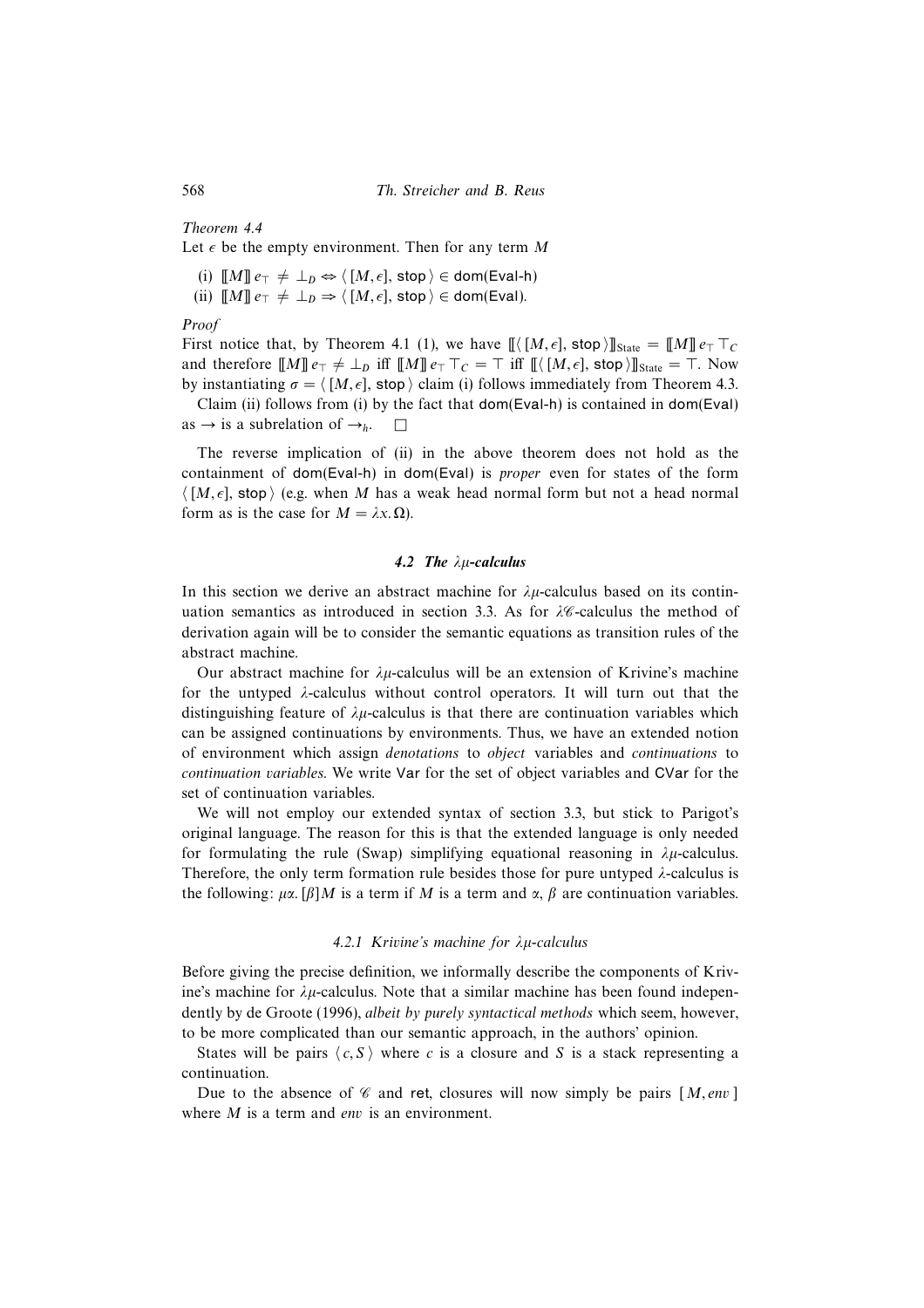An environment *env* will actually be a pair  $\langle env_{ob}, env_{cont} \rangle$  where  $env_{ob}$  is a finite partial map sending *object variables* to *closures* and *env*<sub>cont</sub> is a finite partial map sending *continuation variables* to *stacks*. For  $x \in \text{Var}$  and  $\alpha \in \text{CVar}$  we systematically write *env*(x) and *env*( $\alpha$ ) for *env*<sub>ob</sub>(x) and *env*<sub>cont</sub>( $\alpha$ ), respectively. Accordingly, we write dom(*env*) for the (finite) set of object and continuation variables on which *env* is defined.

Continuations representing stacks are expressions of the form  $\langle c_1, \ldots, c_n, \alpha \rangle \ldots$ , i.e. stacks of closures built on top of 'empty stacks' represented by unbound continuation variables.

#### *Definition 4.4*

The sets Term of terms, Env of environments, Clos of closures, Stack of stacks (of closures) and State of machine states are defined inductively as follows

(Term) 
$$
M
$$
 ::=  $x | \lambda x. M | M M | \mu \alpha. [\beta]M$   
\n(Env)  $env$  ∈  $(Var \rightarrow fin Clos) \times (CVar \rightarrow fin Stack)$   
\n(Clos)  $c$  ::=  $[M, env]$   
\n(Stack)  $S$  ::=  $\alpha | \langle c, S \rangle$   
\n(State)  $\sigma$  ::=  $\langle c, S \rangle$ 

The binary transition relation  $\rightarrow$  on State is given by the following transition rules

\n- \n
$$
\langle \text{Var} \rangle \langle [x, env], S \rangle \rightarrow \langle env(x), S \rangle \text{ if } x \in \text{dom}(env)
$$
\n
\n- \n $\langle [Lx, M, env], \langle c, S \rangle \rangle \rightarrow \langle [M, env[x := c]], S \rangle$ \n
\n- \n $\langle [M, env], S \rangle \rightarrow \langle [M, env], \langle [N, env], S \rangle \rangle$ \n
\n- \n $\langle [u, w], [\beta]M, env], S \rangle \rightarrow \langle [M, env[x := S]], env[x := S](\beta) \rangle$ \n
\n

where the last rule ( $\mu$ ) applies if and only if  $\beta \in \text{dom}(env \, [\alpha := S])$ , i.e.  $\beta \in \text{dom}(env)$ or  $\alpha \equiv \beta$ .

The machine given by the above transition rules is called *Krivine's machine for* λµ*-calculus*.

Again we write trans and Eval for the partial transition function and the partial evaluation map, respectively, which are defined as usual.

A state  $\sigma$  is final iff trans( $\sigma$ ) is undefined, i.e. iff  $\sigma$  is of one of the following forms

- (i)  $\langle [x, env], S \rangle$  with  $x \notin \text{dom}(env)$
- (ii)  $\langle [\lambda x. M, env], \alpha \rangle$  for some  $\alpha \in \mathbb{C}Var$
- (iii)  $\langle \mu \alpha, [\beta]M, env], S \rangle$  with  $\beta \notin dom(\text{env})$  and  $\alpha \not\equiv \beta$ .

To make the relation to continuation semantics precise we extend it to Krivine's machine for  $\lambda \mu$ -calculus.

*Definition 4.5* The interpretation functions

> $\llbracket - \rrbracket_{\text{State}} : \text{State} \rightarrow \Sigma$  $\llbracket \cdot \rrbracket_{\text{Clos}}$  : Clos  $\rightarrow D$  $\llbracket \cdot \rrbracket_{\text{Env}} : \text{Env} \rightarrow \text{Var} \rightarrow D$  $\llbracket \cdot \rrbracket_{\text{Stack}} : \text{Stack} \rightarrow C$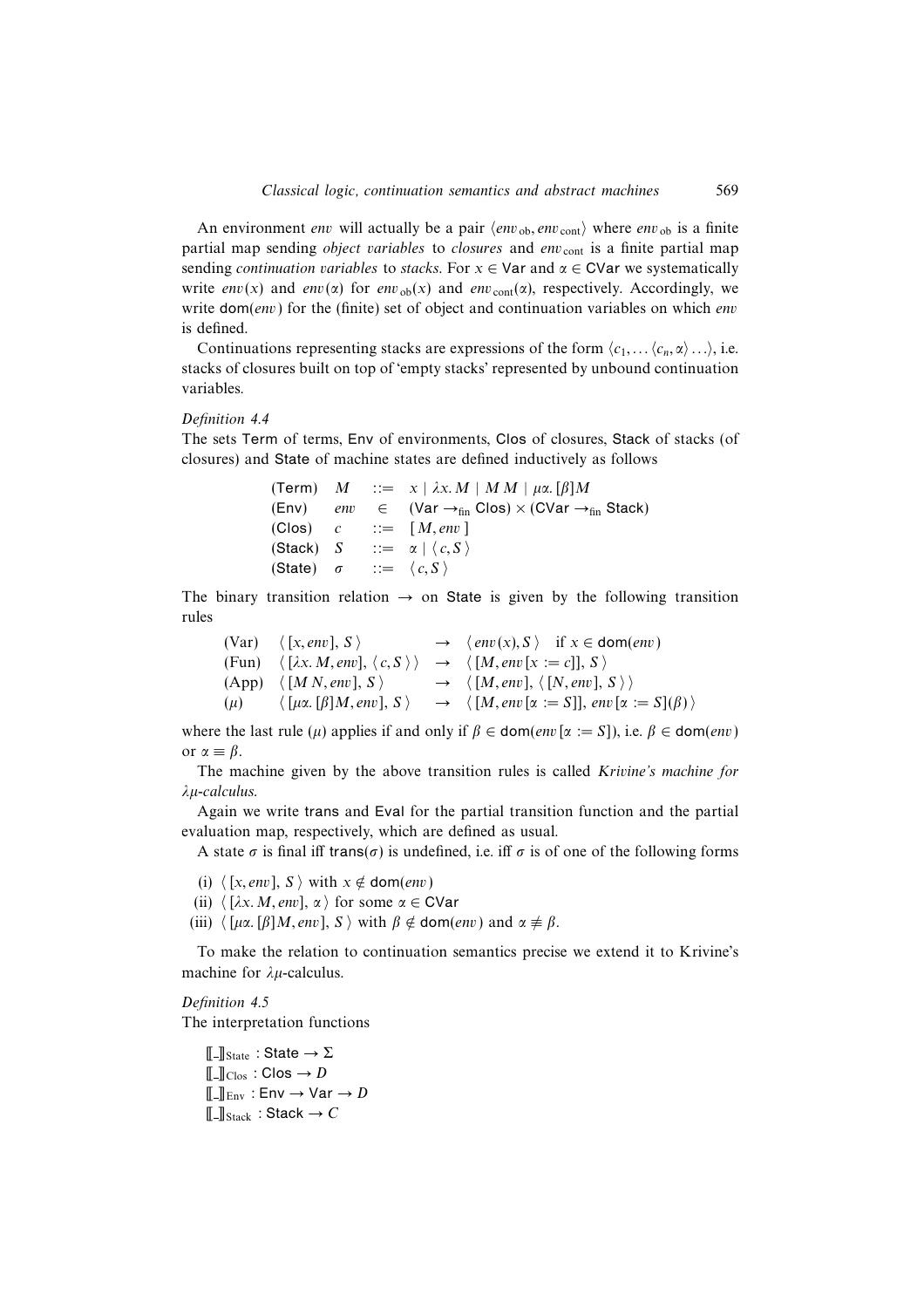are defined by the following semantic equations

| $\llbracket \langle c, S \rangle \rrbracket_{\text{State}}$                                     | $=$ $-$    | $\llbracket c \rrbracket_{\text{Clos}} (\llbracket S \rrbracket_{\text{Stack}})$                                                                                                                    |
|-------------------------------------------------------------------------------------------------|------------|-----------------------------------------------------------------------------------------------------------------------------------------------------------------------------------------------------|
| $\llbracket \langle c, S \rangle \rrbracket_{\text{Stack}}$<br>$[\![\alpha]\!]_{\text{Stack}}$  |            | $= \langle [\![c]\!]_{\text{Clos}}, [\![S]\!]_{\text{Stack}} \rangle$<br>$= \top_C := \langle \top_D, \top_C \rangle$                                                                               |
| $\llbracket env \rrbracket_{\text{Env}}(x)$<br>$\llbracket env \rrbracket_{\text{Env}}(\alpha)$ | $=$<br>$=$ | if $x \in \text{dom}(env)$ then $\llbracket env(x) \rrbracket_{\text{Clos}}$ else $\top_D$<br>if $\alpha \in \text{dom}(env)$ then $\llbracket env(\alpha) \rrbracket_{\text{Stack}}$ else $\top_C$ |
| $[[[M, env]]]_{\text{Clos}}$                                                                    |            | $=$ $\ M\ $ $\ env\ _{\text{Env}}$                                                                                                                                                                  |

where  $\top_D = \lambda k$ . ⊤ (recall that  $R = \Sigma$ ) and for a term M its semantics [[M]] is defined as in Definition 3.5.

Again we have that Krivine's machine for the  $\lambda \mu$ -calculus is correct w.r.t. its continuation semantics.

#### *Theorem 4.5*

(1) For all terms  $M$  it holds that

$$
[\![\langle\,[M,\epsilon],\,\textsf{stop}\,\rangle]\!]_{\text{State}} = [\![M]\!] \, e_\top \top_C
$$

where  $\epsilon$  is the empty environment and  $e_{\perp}(x) = \top_D$  for all  $x \in \text{Var}$  and  $e_{\top}(\alpha) = \top_C$  for all  $\alpha \in \mathsf{CVar}.$ 

(2) If  $\sigma \to \sigma'$  then  $[\![\sigma]\!]_{\text{State}} = [\![\sigma']\!]_{\text{State}}.$ 

#### *Proof*

(1) follows immediately from the semantic equations of Definition 4.5. (2) is proved by straightforward case analysis on the transition rules employing the semantic equations of Definition 3.5 and Definition 4.5.  $\Box$ 

#### *4.2.2 Extended Krivine's machine for* λµ*-calculus and its computational adequacy*

Again, to obtain computational adequacy, we have to extend Krivine's machine for  $λ<sub>μ</sub>$ -calculus in a way that it reduces under  $λ$ - and  $μ$ -abstractions.

#### *Definition 4.6*

Let  $\rightarrow$ <sub>h</sub> be the binary transition relation on State containing the relation  $\rightarrow$  of Definition 4.4 augmented by the rules

(Fun-h)  $\langle [\lambda x. M, env], \alpha \rangle \rightarrow_h \langle [M[y/x], env], \alpha \rangle$  with y fresh

 $(\mu-h) \quad \langle \mu\alpha, [\beta]M, env], S \rangle \rightarrow_h \langle [M, env[\alpha := S]], \beta \rangle \text{ if } \beta \notin \text{dom}(env[\alpha := S])$ 

The resulting extension of Krivine's machine for λµ-calculus will be called *Extended Krivine's machine for* λµ*-calculus*.

Again, we write trans-h and Eval-h for the transition and evaluation functions, respectively. A state  $\sigma$  is *h-final* iff trans-h( $\sigma$ ) is undefined. Obviously, a state  $\sigma$  is *h-final* iff it is of the form  $\langle [x, env], S \rangle$  with  $x \in \text{Var}$  and  $x \notin \text{dom}(env)$ .

We have computational adequacy of the Extended Krivine's Machine for  $\lambda \mu$ calculus with respect to its continuation semantics.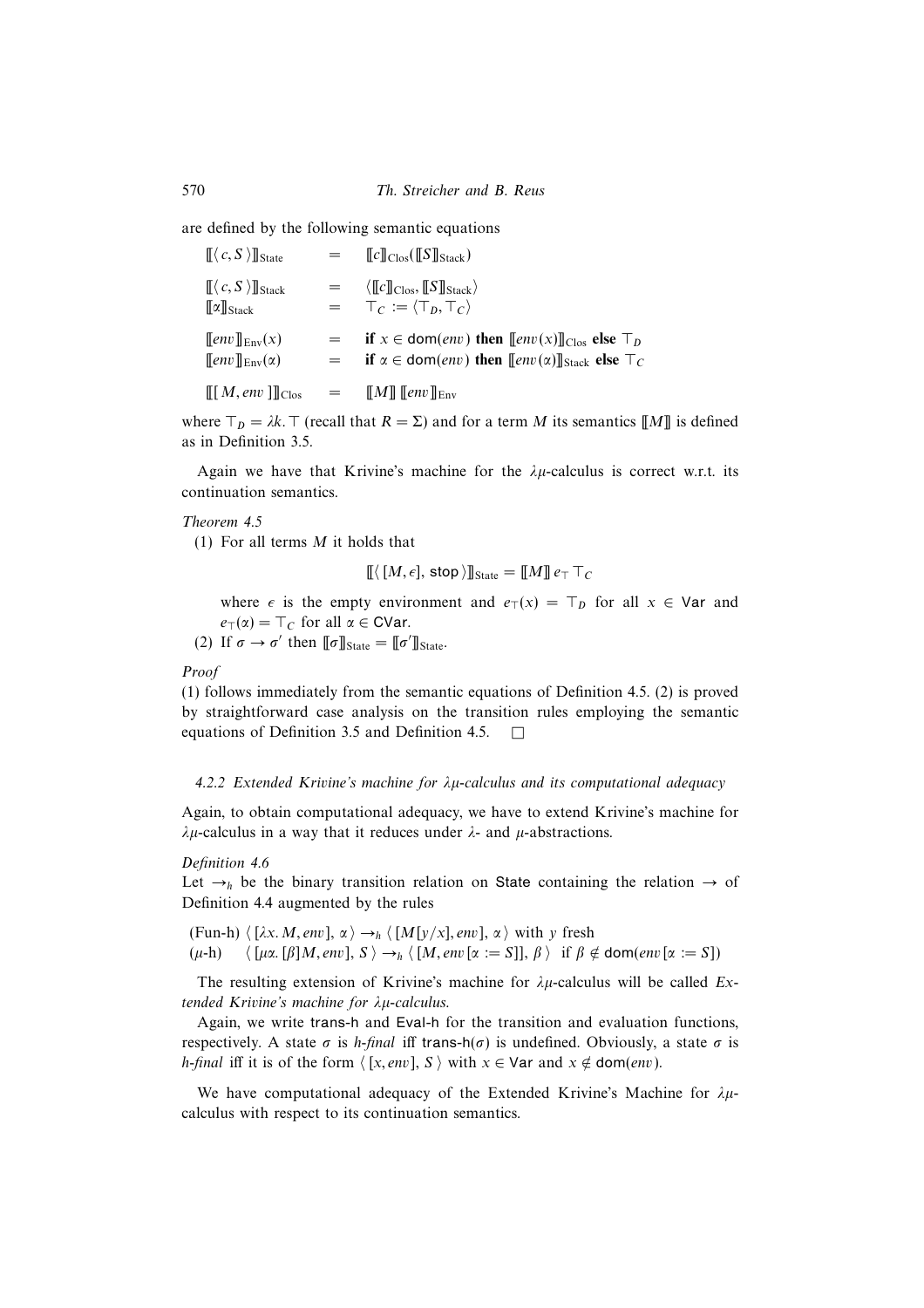#### *Theorem 4.6*

For all  $\sigma \in$  State it holds that  $\|\sigma\|_{\text{State}} = \top$  iff  $\sigma \in \text{dom}(\text{Eval-h})$ , i.e. Extended Krivine's Machine for  $\lambda \mu$ -calculus stops when started with initial state  $\sigma$ .

#### *Proof*

The proof is almost identical with the proof of Theorem 4.3. The only difference is that now

 $R_{\text{Env}} \subseteq Env \times \text{Env}$  $R_{\text{Term}} \subseteq (Env \rightarrow D) \times \text{Term}$ 

with

```
e R_{\text{Env}} env \Leftrightarrow \forall x \in \text{dom}(env) \cap \text{Var}. e(x) R_{\text{Clos}} env(x) and
                                                     \forall \alpha \in \text{dom}(env) \cap \text{CVar}. e(\alpha) R_{\text{Stack}} e n v(\alpha)f R_{\text{Term}} M \Leftrightarrow \forall e R_{\text{Env}} env. f(e) R_{\text{Clos}} [M, env]as new condition for R_{\text{Env}}. \Box
```
#### 5 Conclusion

We have shown how continuation semantics arising from a simple semantics of classical logic allows one to explain the meaning of control features in call-byname functional languages, and how one can read off an abstract machine from a continuation semantics. This has been exemplified for  $\lambda$ -calculus with Felleisen's control operator  $\mathscr C$  and Parigot's  $\lambda \mu$ -calculus.

Moreover, employing Pitts' method for cooking up proofs of computational adequacy, we have established that our abstract machines compute head normal forms of terms whose denotation is different from ⊥.

An analogous treatment is possible for call-by-value languages, but in this case one has to employ the opposite of  $\mathcal{N}_R$  which is isomorphic to the Kleisli category for the continuation monad  $R^{R^{(-)}}$ . It would be nice if one could relate this duality on the level of semantics to a duality on the syntactical level. This might provide a deeper understanding of the relation between call-by-name and call-by-value languages.

Another strand of research is to extend the paradigm of deriving abstract machines from continuation semantics to more realistic languages with basic data types as booleans, integers, etc., and recursive types. For this purpose it might be appropriate to give a semantic reformulation of Andrew Appel's work on 'compiling with continuations' (Appel, 1992) by employing and extending the methods we have introduced in this paper.

#### References

Abadi, M., Cardelli, L., Curien, P.-L. and Levy, J. J. (1991) Explicit substitutions. *J. Functional Programming*, 1(4), 375–416.

- Appel, A. (1992) *Compiling with Continuations*. Cambridge University Press.
- Barendregt, H. P. (1984) *The Lambda Calculus*. North Holland.

Curien, P.-L. (1991) An abstract framework for environment machines. *Theor. Comput. Sci.*, 82, 389–402.